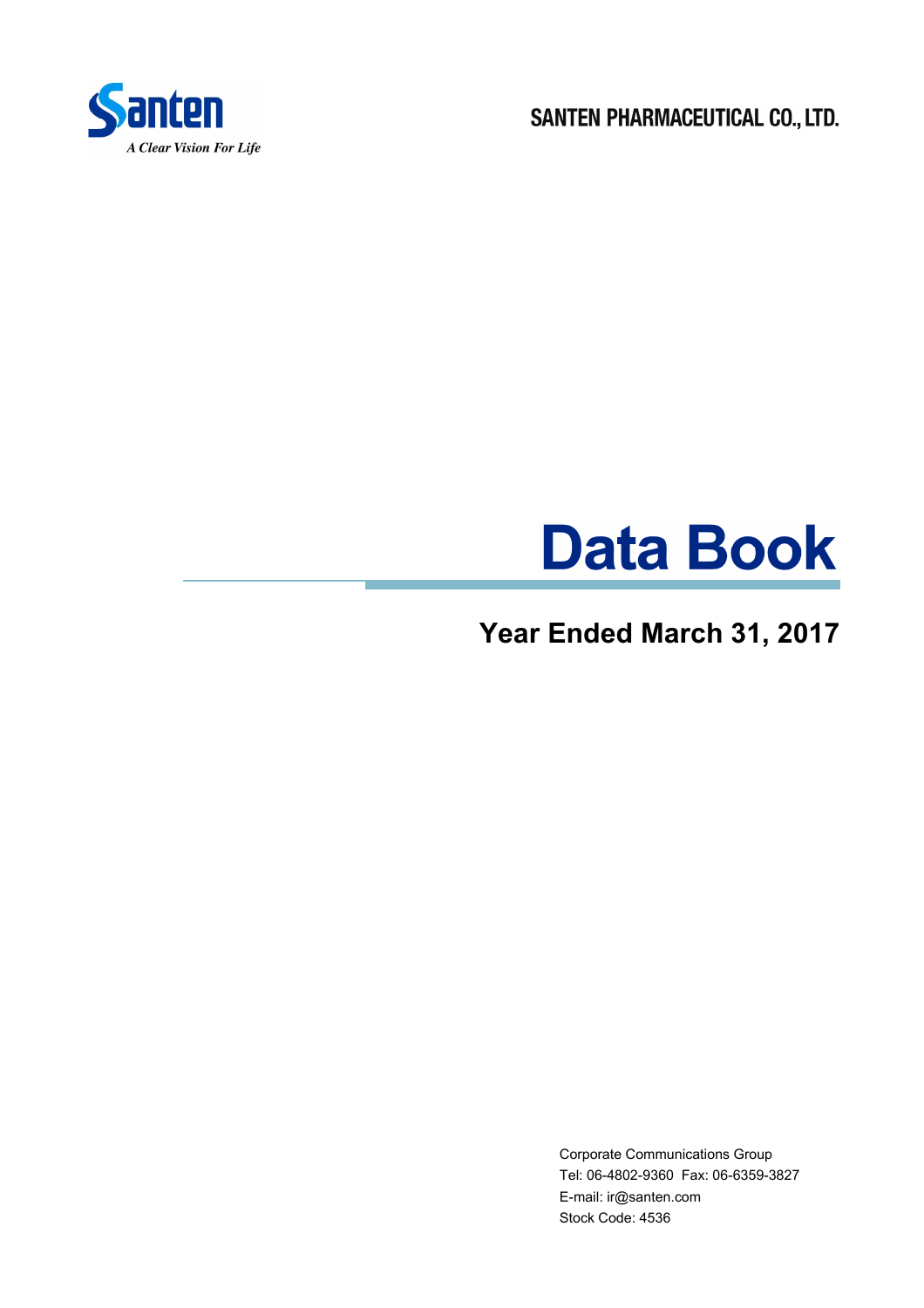### **Contents**

| <b>Financial highlights</b>     |                                                                                   |                  |
|---------------------------------|-----------------------------------------------------------------------------------|------------------|
|                                 | ■Consolidated financial summary                                                   | $\mathbf{2}$     |
|                                 | Consolidated balance sheets summary                                               | $\overline{2}$   |
|                                 | ■Consolidated financial indexes                                                   | $\overline{2}$   |
|                                 | Exchange rates                                                                    | $\overline{2}$   |
|                                 |                                                                                   |                  |
| <b>Consolidated information</b> |                                                                                   |                  |
|                                 | Consolidated statements of income and comprehensive income (IFRS, and Core basis) | 4                |
|                                 | Consolidated statements of income and comprehensive income (J-GAAP)               | 5                |
|                                 | Net sales/Revenue details                                                         | 6                |
|                                 | Net sales/Revenue by business segment                                             | $\,6\,$          |
|                                 | Overseas net sales/revenue by region                                              | 6                |
|                                 | Overseas profit contribution                                                      | 6                |
|                                 | Net Sales/Revenue of major pharmaceuticals                                        | $\boldsymbol{7}$ |
|                                 | Consolidated statement of financial position                                      | $\bf 8$          |
|                                 | $\blacksquare$ Assets                                                             | 8                |
|                                 | Equity and liabilities                                                            | $\boldsymbol{9}$ |
|                                 | Consolidated statements of cash flows                                             | 10               |
|                                 | Other consolidated information                                                    | 11               |
|                                 | R&D expenses                                                                      | 11               |
|                                 | ■Capital expenditures                                                             | 11               |
|                                 | ■Depreciation and amortization                                                    | 11               |
|                                 | Amortization on intangible assets associated with products                        | 11               |
|                                 | Additional information of statement of financial position                         | 11               |
|                                 | Number of employees                                                               | 11               |
|                                 |                                                                                   |                  |
| <b>Reference information</b>    |                                                                                   |                  |
|                                 | Research & development                                                            | 12               |
|                                 | ■Pipeline of prescription pharmaceuticals (Clinical stage)                        | 12               |
|                                 | ■Changes from Q3 FY16 (February 7, 2017)                                          | 13               |
|                                 | Pharmaceutical market in Japan                                                    | 14               |
|                                 | Revision of National Health Insurance (NHI) drug prices                           | 14               |
|                                 | Market shares                                                                     | 14               |
|                                 | Market shares by therapeutic area - prescription ophthalmics                      | 14               |
| Stock information               |                                                                                   | 15               |
|                                 | Stock price (Tokyo Securities Exchange 1st market)                                | 15               |
|                                 | Major shareholders (top 10)                                                       | 15               |
|                                 | Major stock information                                                           | 15               |
|                                 | Breakdown of shareholding by number of shares                                     | 16               |

■Breakdown of shareholding by number of shareholders 16 Consolidated subsidiaries **17** and 200 million and 200 million and 200 million and 200 million and 200 million and 200 million and 200 million and 200 million and 200 million and 200 million and 200 million and 200 million News releases 18

Santen group has unified the accounting period from the fiscal year ended March 31, 2014, for voluntary adoption of International Financial Reporting Standards (IFRS) from the fiscal year ending March 31, 2015. In this data book, performance for the unification of accounting period is noted as (\*), and financial results for the previous 12 month period are shown as [12month]. Financial results before the fiscal year ended March 31, 2013 are based on the previous 12 month performance.

Results contained in the column marked 2014[12month] provide precise and comparable 12 month results including for subsidiaries using different fiscal year periods.

The company implemented a 5-for-1 stock split on April 1, 2015. Figures in the column 2014.3[IFRS] are adjusted assuming the new, post-split number of shares for comparison purposes.

Forecasts in this report are based on the currently available information. Forecasts in this report are based on the currently available information. Actual results may differ materially depending on a number of factors including adverse economic conditions etc. Actual results may differ materially depending on a number of factors including adverse economic conditions, delays in new products launch, currency exchange rate, legislative and regulatory developments.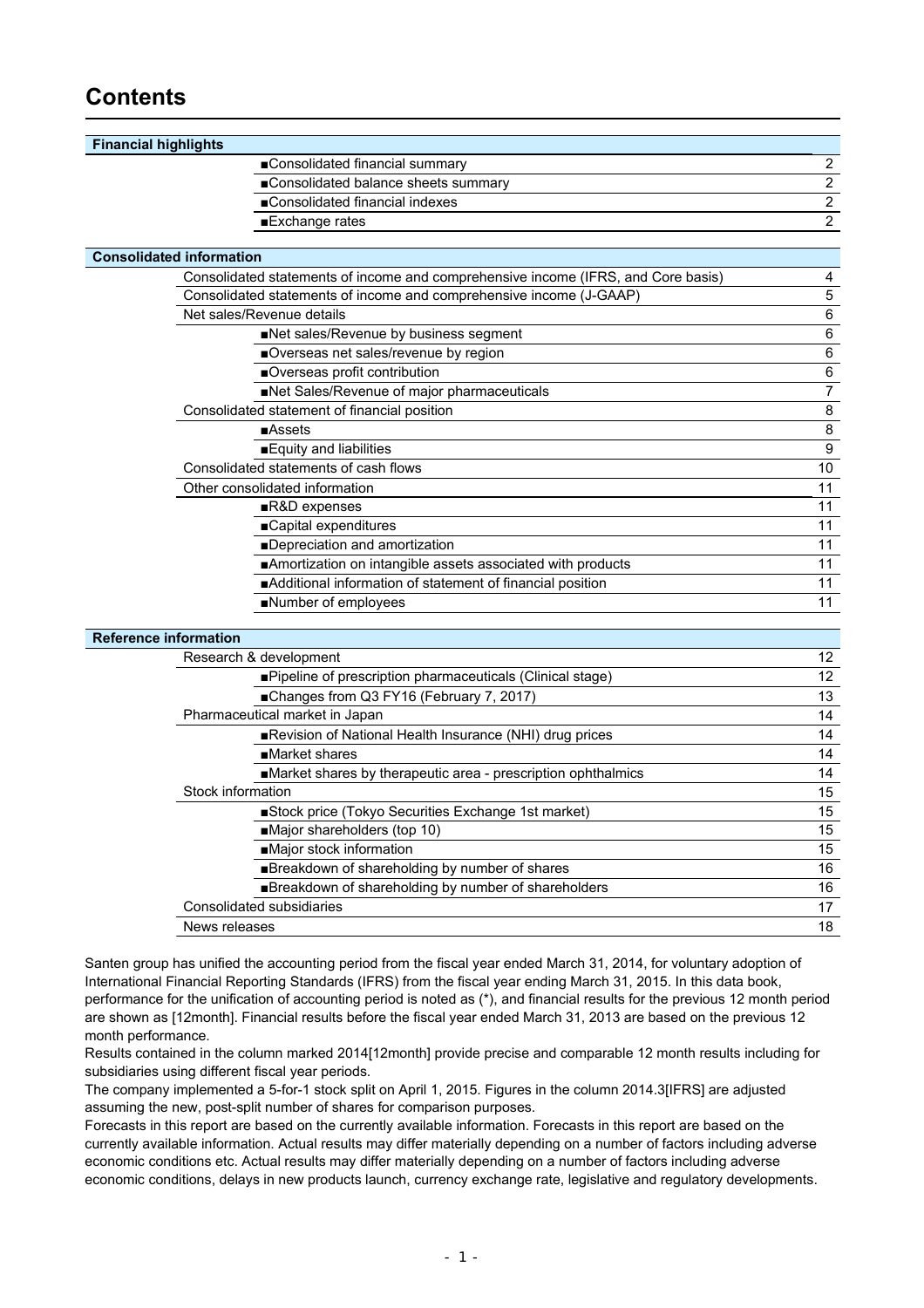### **Financial highlights**

### ■Consolidated financial summary (Millions of yen)

|                                       | <b>J-GAAP</b> |         |         |         |         |         |          |                  |
|---------------------------------------|---------------|---------|---------|---------|---------|---------|----------|------------------|
| Year ended March 31                   | 2013          | 2014*   | 2014    | 2015    | 2016    | 2017    | % Change | 2018<br>Forecast |
| Net sales/Revenue                     | 119,066       | 148.663 | 146.260 | 161,831 | 195.291 | 199,096 | 1.9      | 218,000          |
| Operating income/profit               | 24,681        | 27,414  | 29,878  | 35,374  | 80,180  | 32,479  | (59.5)   | 37,400           |
| Net income/Net profit for the<br>year | 16.520        | 17.109  | 19.718  | 24.032  | 53.373  | 23.054  | (56.8)   | 26,800           |
| Dividends per share (yen)#            | 20            | 20      | 20      | 22      | 25      | 26      | 4.0      | 26               |
| Dividend payout ratio (%)             | 51.1          | 48.2    | 41.9    | 37.8    | 19.4    | 46.3    | 138.7    | 39.3             |

Notes: The company implemented a 5-for-1 stock split on April 1, 2015. Dividends per share have been retrospectively adujusted to reflect the impact of the share split..

| Core operating profit             | $\overline{\phantom{0}}$ | 30.403 | 39.088 | 43.067 | 39.687 | 7.8   | 44.000 |
|-----------------------------------|--------------------------|--------|--------|--------|--------|-------|--------|
| Core net profit for the year      | $\overline{\phantom{0}}$ | 19.813 | 25.948 | 29.163 | 28.688 | (1.6) | 31.200 |
| Core dividend payout ratio<br>(%) | $\overline{\phantom{0}}$ | 41.7   | 35.0   | 35.5   | 37.2   | 4.8   | 33.6   |

### ■Consolidated balance sheets summary (Millions of yen)

|                        | J-GAAP  |         |         |         |         |         |          |
|------------------------|---------|---------|---------|---------|---------|---------|----------|
| Year ended March 31    | 2013    | 2014*   | 2014    | 2015    | 2016    | 2017    | % Change |
| Total assets           | 199.640 | 231.105 | 237.640 | 304.200 | 355.399 | 322,778 | (9.2)    |
| Equity                 | 165.132 | 181.209 | 187.210 | 211.779 | 260.009 | 253.884 | (2.4)    |
| Interest-bearing debts | 133     | 110     | 153     | 37.161  | 22.484  | 16.963  | (24.6)   |

### ■Consolidated financial indexes

|                                         | <b>J-GAAP</b> |          |                  |        |           |        |        |          |
|-----------------------------------------|---------------|----------|------------------|--------|-----------|--------|--------|----------|
| Year ended March 31                     | 2013          | 2014*    | 2014<br>12month] | 2014   | 2015      | 2016   | 2017   | % Change |
| EPS (yen)                               | 195.81        | 207.29   | 229.26           | 47.78  | 58.18     | 128.99 | 56.20  | (56.4)   |
| Core EPS (yen)                          |               |          |                  | 48.01  | 62.82     | 70.48  | 69.93  | (0.8)    |
| BPS (yen) <sup>#1</sup>                 | 1.998.44      | 2,189.50 | 2.234.70         | 452.43 | 511.14    | 627.78 | 623.06 | (0.8)    |
| Debt equity ratio (times)               | 0.0           | 0.0      | 0.0              | 0.0    | 0.2       | 0.1    | 0.1    | (22.1)   |
| PER (times)                             | 22.7          | 22.1     | 20.0             | 19.2   | 30.1      | 13.1   | 28.7   | 119.0    |
| Core PER (times)                        |               |          |                  | 19.1   | 27.9      | 24.0   | 23.1   | (3.8)    |
| PBR (times)                             | 2.2           | 2.1      | 2.1              | 2.0    | 3.4       | 2.7    | 2.6    | (3.7)    |
| ROE $(%)$ #1                            | 10.0          | 9.9      | 10.8             | 11.1   | 12.0      | 22.6   | 9.0    | (60.2)   |
| Core ROE $(%)$ #1                       |               |          |                  | 11.2   | 13.0      | 12.4   | 11.2   | (9.7)    |
| <b>ROA</b> (%)                          | 8.3           | 7.9      | 8.8              | 8.9    | 8.9       | 16.2   | 6.8    | (58.0)   |
| Equity ratio(%) $#1$                    | 82.6          | 78.2     | 79.3             | 78.8   | 69.6      | 73.2   | 78.4   | 7.1      |
| Free cash flows (millions of<br>yen) #2 | 6,334         | 21,172   | -                | 20.807 | (41, 054) | 13,433 | 1,342  | (90.0)   |
| EBITDA (millions of yen) $#3$           | 28,255        | 29,812   | -                | 22,565 | 22,660    | 38,596 | 38,620 | 0.1      |

#1 BPS (equity per share), ROE (return on equity), Core ROE and equity ratios are based on the IFRS inputs of equity per share attributable to owners of the company, net profit attributable to owners of the company, Core net profit attributable to owners of the company and equity attributable to owners of the company ratio.

#2 Free cash flows = (Net cash flows from operating activities)-(Capital expenditures/Payments for acquisition of property, plant and equipment, and intangible assets)

#3 EBITDA = J-GAAP: (Income before income taxes) + (Interest expense) + (Depreciation and amortization) IFRS: (Core profit for the year) + (Interest expense) + (Depreciation and amortization)

| ■Exchange rates          |        |        |                   |        |        |        | (Yen)            |
|--------------------------|--------|--------|-------------------|--------|--------|--------|------------------|
| Year ended March 31      | 2013   | 2014*  | 2014<br>[12month] | 2015   | 2016   | 2017   | 2018<br>Forecast |
| Exchange rate: US dollar | 82.91  | 100.04 | 100.04            | 110.14 | 120.45 | 108.64 | 110.00           |
| : Euro                   | 106.01 | 132.98 | 132.34            | 139.01 | 132.46 | 118.96 | 120.00           |
| $:$ CNY                  | 12.64  | 15.93  | 15.72             | 17.84  | 19.05  | 16.14  | 16.50            |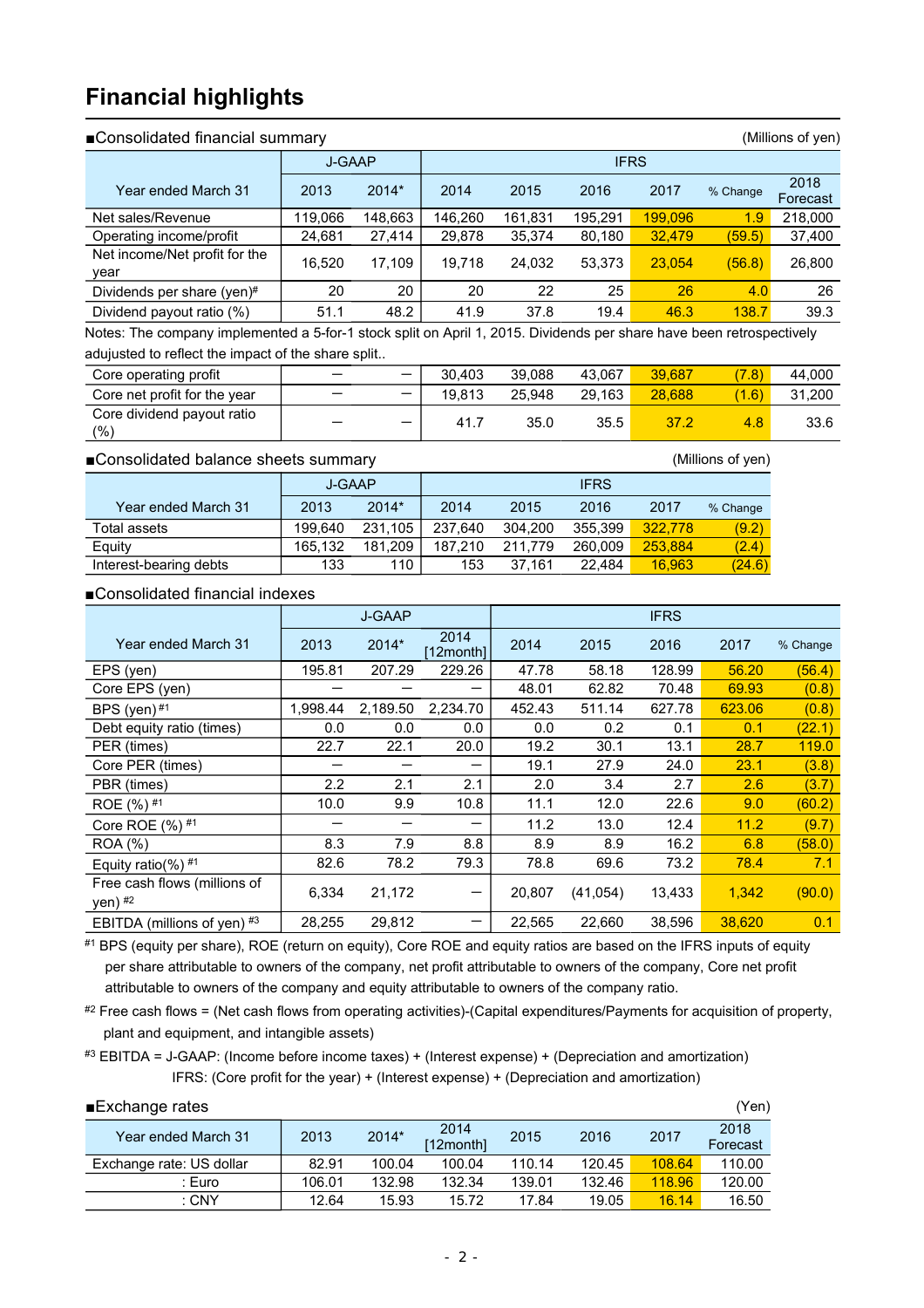### **Financial highlights**

Net sales/Revenue (Millions of yen) 220,000 200,000 180,000 160,000 140,000 120,000 100,000 80,000 2013 \*\* 2014 2015 2016 2017















■Consolidated Financial summary (Graph)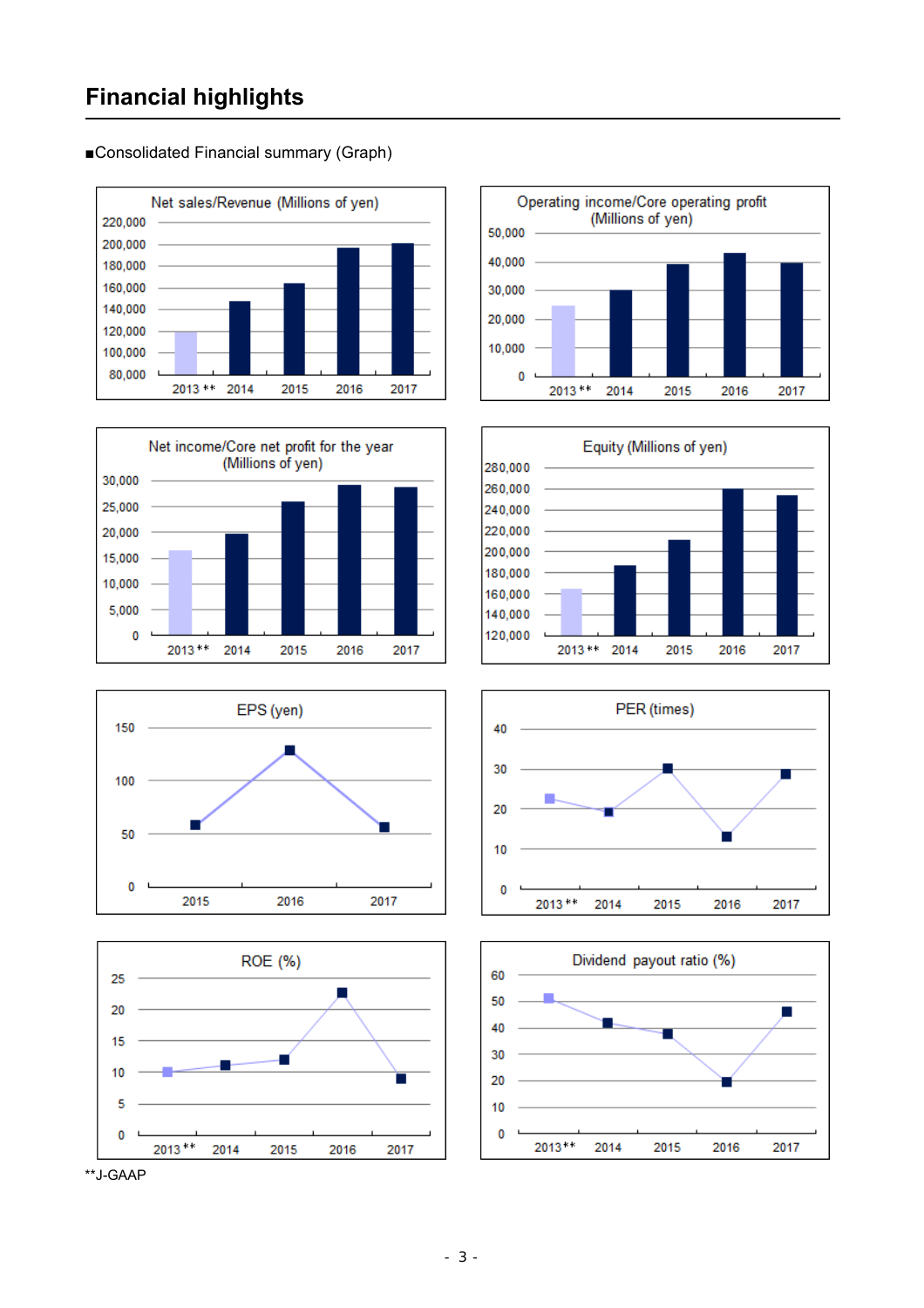## **Consolidated statements of income and comprehensive income**

| $I$ FRS                                                       |           |           |           | (Millions of yen)     |
|---------------------------------------------------------------|-----------|-----------|-----------|-----------------------|
| Year ended March 31                                           | 2015      | 2016      | 2017      | % Change<br>2017/2016 |
| <b>Revenue</b>                                                | 161,831   | 195,291   | 199,096   | 1.9                   |
| Cost of sales                                                 | (56, 373) | (72, 829) | (74,966)  | 2.9                   |
| (Percent of revenue)                                          | 34.8%     | 37.3%     | 37.7%     |                       |
| <b>Gross profit</b>                                           | 105,458   | 122,463   | 124,130   | 1.4                   |
| (Percent of revenue)                                          | 65.2%     | 62.7%     | 62.3%     |                       |
| Selling, general and administrative expenses                  | (48, 893) | (59, 406) | (62, 193) | 4.7                   |
| (Percent of revenue)                                          | 30.2%     | 30.4%     | 31.2%     |                       |
| Research and development expenses                             | (17, 477) | (19,990)  | (22, 786) | 14.0                  |
| (Percent of revenue)                                          | 10.8%     | 10.2%     | 11.4%     |                       |
| Amortization on intangible assets associated<br>with products | (3,979)   | (6, 205)  | (6, 412)  | 3.3                   |
| (Percent of revenue)                                          | 2.5%      | 3.2%      | 3.2%      |                       |
| Other income                                                  | 723       | 44,999    | 468       | (99.0)                |
| Other expenses                                                | (458)     | (1,681)   | (728)     | (56.7)                |
| <b>Operating profit</b>                                       | 35,374    | 80,180    | 32,479    | (59.5)                |
| (Percent of revenue)                                          | 21.9%     | 41.1%     | 16.3%     |                       |
| Finance income                                                | 768       | 782       | 909       | 16.2                  |
| Finance expenses                                              | (279)     | (1,492)   | (1, 565)  | 4.9                   |
| Profit before tax                                             | 35,863    | 79,470    | 31,822    | (60.0)                |
| (Percent of revenue)                                          | 22.2%     | 40.7%     | 16.0%     |                       |
| Income tax expenses                                           | (11, 831) | (26,097)  | (8,768)   | (66.4)                |
| Net profit for the year                                       | 24,032    | 53,373    | 23,054    | (56.8)                |
| (Percent of revenue)                                          | 14.9%     | 27.3%     | 11.6%     |                       |
| ROE (%)                                                       | 12.0      | 22.6      | 9.0       |                       |

### ■IFRS (Core basis) (Millions of yen)

| Year ended March 31                          | 2015      | 2016      | 2017      | % Change<br>2017/2016 |
|----------------------------------------------|-----------|-----------|-----------|-----------------------|
| <b>Revenue</b>                               | 161,831   | 195,291   | 199,096   | 1.9                   |
| Cost of sales                                | (56, 373) | (72, 829) | (74, 966) | 2.9                   |
| (Percent of revenue)                         | 34.8%     | 37.3%     | 37.7%     |                       |
| <b>Gross profit</b>                          | 105,458   | 122,463   | 124,130   | 1.4                   |
| (Percent of revenue)                         | 65.2%     | 62.7%     | 62.3%     |                       |
| Selling, general and administrative expenses | (48, 893) | (59, 406) | (61, 657) | 3.8                   |
| (Percent of revenue)                         | 30.2%     | 30.4%     | 31.0%     |                       |
| Research and development expenses            | (17, 477) | (19,990)  | (22, 786) | 14.0                  |
| (Percent of revenue)                         | 10.8%     | 10.2%     | 11.4%     |                       |
| <b>Operating profit</b>                      | 39,088    | 43,067    | 39,687    | (7.8)                 |
| (Percent of revenue)                         | 24.2%     | 22.1%     | 19.9%     |                       |
| <b>Profit before tax</b>                     | 39,088    | 43,067    | 39,687    | (7.8)                 |
| (Percent of revenue)                         | 24.2%     | 22.1%     | 19.9%     |                       |
| Income tax expenses                          | (13, 140) | (13,904)  | (10, 999) | (20.9)                |
| Net profit for the year                      | 25,948    | 29,163    | 28,688    | (1.6)                 |
| (Percent of revenue)                         | 16.0%     | 14.9%     | 14.4%     |                       |
|                                              |           |           |           |                       |
| ROE (%)                                      | 13.0      | 12.4      | 11.2      |                       |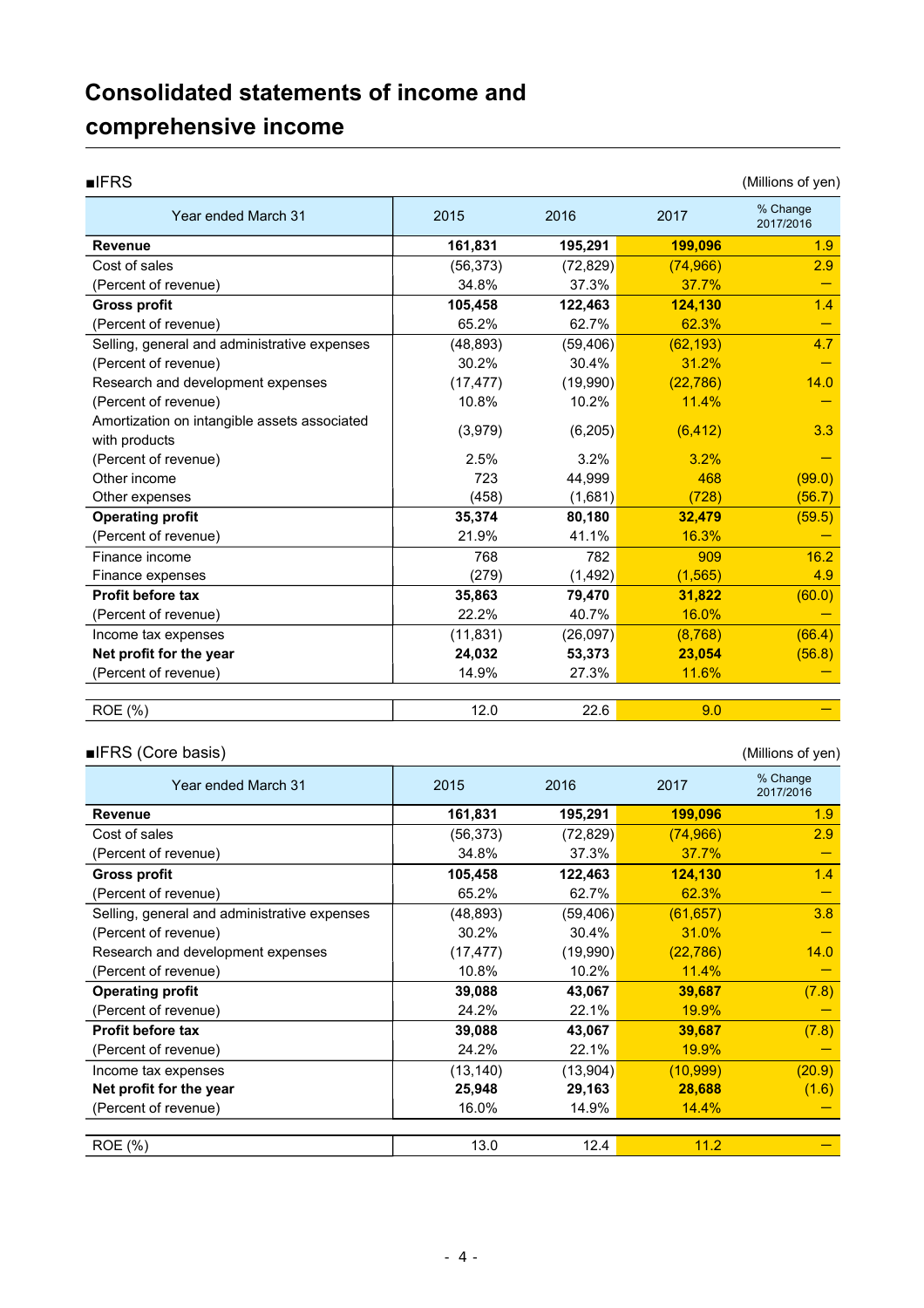### **Consolidated statements of income and comprehensive income**

| <b>■J-GAAP</b>                                  |         |         |                   |         | (Millions of yen)     |
|-------------------------------------------------|---------|---------|-------------------|---------|-----------------------|
| Year ended March 31                             | 2013    | 2014*   | 2014<br>[12month] | 2015    | % Change<br>2016/2015 |
| <b>Net sales</b>                                | 119,066 | 148,663 | 146,013           | 161,881 | 10.9                  |
| Cost of sales                                   | 41.501  | 58,104  | 57,171            | 56,423  | (1.3)                 |
| (Percent of net sales)                          | 34.9%   | 39.1%   | 39.2%             | 34.9%   |                       |
| <b>Gross profit</b>                             | 77,564  | 90,558  | 88,842            | 105,458 | 18.7                  |
| (Percent of net sales)                          | 65.1%   | 60.9%   | 60.8%             | 65.1%   |                       |
| Selling, general and administrative<br>expenses | 52,883  | 63,144  | 60,006            | 71,942  | 19.9                  |
| (Percent of net sales)                          | 44.4%   | 42.5%   | 41.1%             | 44.4%   |                       |
| R&D expenditures                                | 16,719  | 19,040  | 18,235            | 18,062  | (0.9)                 |
| (Percent of net sales)                          | 14.0%   | 12.8%   | 12.5%             | 11.2%   |                       |
| <b>Operating income</b>                         | 24,681  | 27,414  | 28,835            | 33,516  | 16.2                  |
| (Percent of net sales)                          | 20.7%   | 18.4%   | 19.7%             | 20.7%   |                       |
| Non-operating income                            | 1,007   | 975     | 952               | 1,333   | 40.0                  |
| Non-operating expenses                          | 86      | 465     | 455               | 333     | (26.8)                |
| <b>Ordinary income</b>                          | 25,602  | 27,924  | 29,332            | 34,516  | 17.7                  |
| (Percent of net sales)                          | 21.5%   | 18.8%   | 20.1%             | 21.3%   |                       |
| Extraordinary gain                              | 17      | 473     | 473               | 155     | (67.2)                |
| <b>Extraordinary loss</b>                       | 28      | 1,504   | 1,014             | 344     | (66.1)                |
| Income before income taxes                      | 25,591  | 26,893  | 28,792            | 34,327  | 19.2                  |
| (Percent of net sales)                          | 21.5%   | 18.1%   | 19.7%             | 21.2%   |                       |
| Income taxes - current                          | 7,908   | 11,762  | 11,255            | 12,600  | 12.0                  |
| Income taxes - deferred                         | 1,162   | (1,978) | (1,385)           | (843)   | (39.1)                |
| Income before minority interests                | 16,520  | 17,109  | 18,922            | 22,570  | 19.3                  |
| Net income                                      | 16,520  | 17,109  | 18,922            | 22,570  | 19.3                  |
| (Percent of net sales)                          | 13.9%   | 11.5%   | 13.0%             | 13.9%   |                       |
| Income before minority interests                | 16,520  | 17,109  | 18,922            | 22,570  | 19.3                  |
| Other comprehensive income                      | 5,208   | 8,269   | 10,188            | 8,708   | (14.5)                |
| Comprehensive income                            | 21,728  | 25,378  | 29,111            | 31,278  | 7.4                   |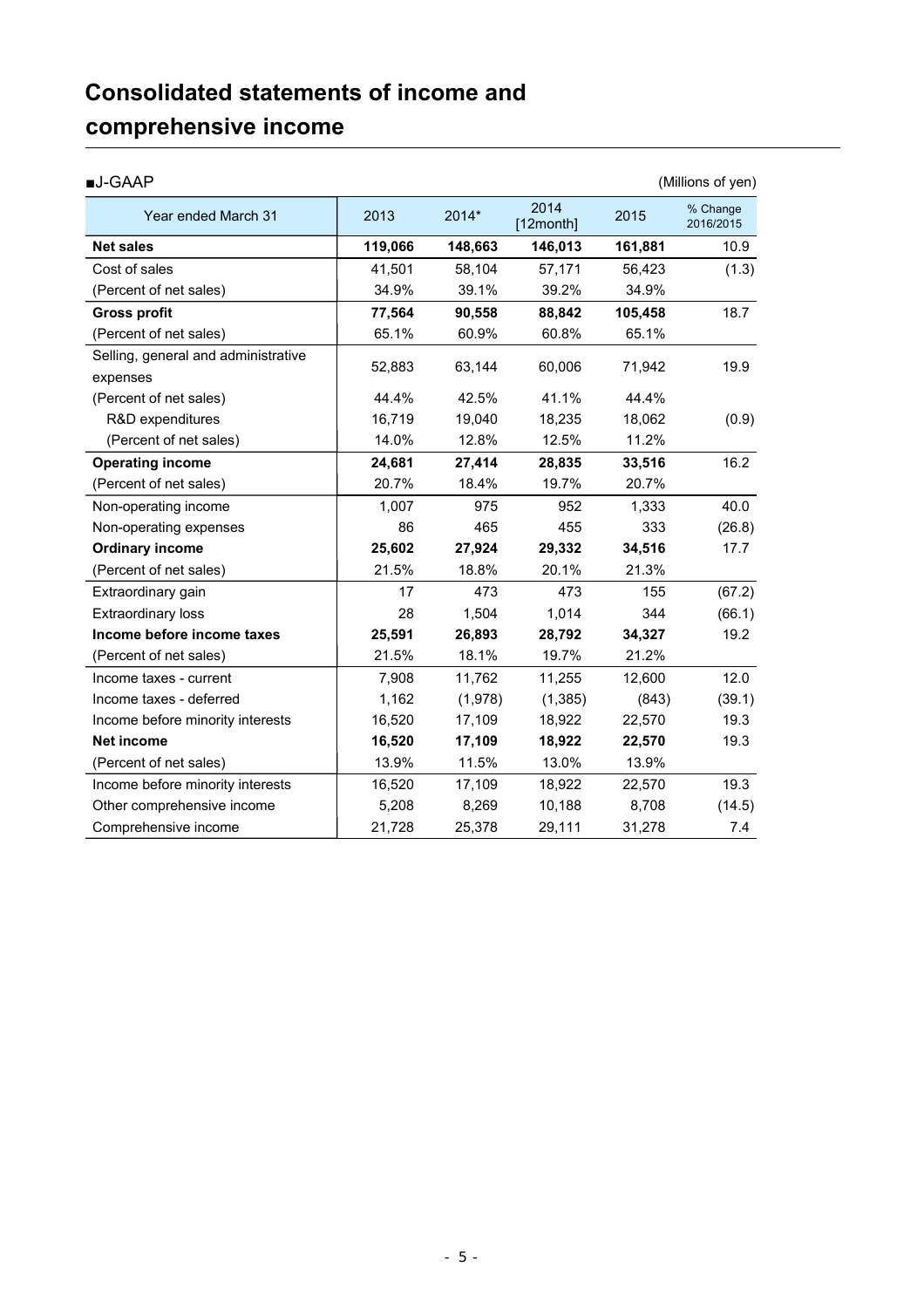### **Net sales/Revenue details**

| Net sales/Revenue by business segment |               |                          |                   |              |              |              |               | (Millions of yen)                        |
|---------------------------------------|---------------|--------------------------|-------------------|--------------|--------------|--------------|---------------|------------------------------------------|
|                                       |               | <b>J-GAAP</b>            |                   |              |              | <b>IFRS</b>  |               |                                          |
| Year ended March 31                   | 2013          | 2014*                    | 2014<br>[12month] | 2015         | 2016         | 2017         | %<br>Change   | 2018<br>Forecast                         |
| <b>Pharmaceuticals Business</b>       | 116,810       | 145,712                  | 143,063           | 159,262      | 192,554      | 196,023      | 1.8%          | 214,518                                  |
| Prescription pharmaceuticals          | 110,336       | 139,257                  | 136,610           | 152,556      | 181,550      | 183,469      | 1.1%          | 201,618                                  |
| Ophthalmics                           | 98,981        | 127,395                  | 124,790           | 136,059      | 172,545      | 181,859      | 3.3%          | 200,561                                  |
| Anti-rheumatics                       | 9,874         | 10,251                   | 10,251            | 9,629        | 3,495        |              |               |                                          |
| Other pharmaceuticals                 | 1,480         | 1,610                    | 1,569             | 6,868        | 5,510        | 1,610        | (70.8)%       | 1,056                                    |
| OTC pharmaceuticals                   | 6,474         | 6,455                    | 6,453             | 6,706        | 11,004       | 12,553       | 14.1%         | 12,900                                   |
| <b>Other Businesses</b>               | 2,255         | 2,950                    | 2,950             | 2,569        | 2,737        | 3.073        | 12.3%         | 3,482                                    |
| Medical devices<br>Others             | 2,245<br>10   | 2,678<br>272             | 2,678<br>272      | 2,313<br>256 | 2,394<br>343 | 2,536<br>537 | 5.9%<br>56.5% | 2,858<br>624                             |
| Total net sales/revenue               | 119,066       | 148,663                  | 146,013           | 161,831      | 195,291      | 199,096      | 1.9%          | 218,000                                  |
| [Domestic]                            |               |                          |                   |              |              |              |               | (Millions of yen)                        |
|                                       |               | <b>J-GAAP</b>            |                   |              |              | <b>IFRS</b>  |               |                                          |
| Year ended March 31                   | 2013          | 2014*                    | 2014<br>[12month] | 2015         | 2016         | 2017         | %<br>Change   | 2018<br>Forecast                         |
| <b>Pharmaceuticals Business</b>       | 98,521        | 119,215                  | 119,184           | 122,310      | 139,196      | 142,439      | 2.3%          | 152,521                                  |
| Prescription pharmaceuticals          | 92,062        | 112,798                  | 112,767           | 115.672      | 128,278      | 130,018      | 1.4%          | 139.898                                  |
| Ophthalmics                           | 81,125        | 101,779                  | 101,779           | 105,345      | 124,165      | 129,594      | 4.4%          | 139,475                                  |
| Anti-rheumatics                       | 9,810         | 10,162                   | 10,162            | 9,568        | 3,495        |              | ÷             |                                          |
| Other pharmaceuticals                 | 1,126         | 856                      | 825               | 759          | 617          | 424          | $(31.3)\%$    | 423                                      |
| OTC pharmaceuticals                   | 6,458         | 6,417                    | 6,417             | 6,638        | 10,918       | 12,421       | 13.8%         | 12,623                                   |
| <b>Other Businesses</b>               | 2,189         | 2,897                    | 2,897             | 2,526        | 2,654        | 2,919        | 10.0%         | 3,268                                    |
| <b>Medical devices</b>                | 2,178         | 2,625                    | 2,625             | 2,269        | 2,323        | 2,514        | 8.2%          | 2,800                                    |
| Others                                | 10            | 272                      | 272               | 256          | 330          | 404          | 22.5%         | 468                                      |
| Total net sales/revenue               | 100,711       | 122,113                  | 122,082           | 124,835      | 141,849      | 145,358      | 2.5%          | 155,789                                  |
| (Percent of total net sales/revenue)  | 84.6%         | 82.1%                    | 83.6%             | 77.1%        | 72.6%        | 73.0%        | ÷             | 71.5%                                    |
| [Overseas]                            |               |                          |                   |              |              |              |               | (Millions of yen)                        |
|                                       |               | <b>J-GAAP</b>            |                   |              |              | <b>IFRS</b>  |               |                                          |
| Year ended March 31                   | 2013          | 2014*                    | 2014<br>[12month] | 2015         | 2016         | 2017         | %<br>Change   | 2018<br>Forecast                         |
| <b>Pharmaceuticals Business</b>       | 18,288        | 26,497                   | 23,878            | 36,952       | 53,358       | 53,584       | 0.4%          | 61,997                                   |
| Prescription pharmaceuticals          | 18,273        | 26,459                   | 23,843            | 36,884       | 53,271       | 53,451       | 0.3%          | 61,720                                   |
| Ophthalmics                           | 17,855        | 25,616                   | 23,010            | 30,714       | 48,379       | 52,265       | 8.0%          | 61,086                                   |
| Anti-rheumatics                       | 63            | 88                       | 88                | 61           |              |              |               |                                          |
| Other pharmaceuticals                 | 354           | 754                      | 743               | 6,109        | 4,892        | 1,186        | (75.8)%       | 633                                      |
| OTC pharmaceuticals                   | 15            | 37                       | 35                | 67           | 87           | 132          | 52.6%         | 278                                      |
| <b>Other Businesses</b>               | 66            | 52                       | 52                | 44           | 84           | 154          | 84.3%         | 214                                      |
| <b>Medical devices</b>                | 66            | 52                       | 52                | 44           | 71           | 22           | $(69.0)\%$    | 58                                       |
| Others                                |               |                          |                   |              | 13           | 132          | 923.8%        | 156                                      |
| Total net sales/revenue               | 18,354        | 26,550                   | 23,931            | 36,995       | 53,442       | 53,738       | 0.6%          | 62,211                                   |
| (Percent of total net sales/revenue)  | 15.4%         | 17.9%                    | 16.4%             | 22.9%        | 27.4%        | 27.0%        | ÷             | 28.5%                                    |
| ■Overseas net sales/revenue by region |               |                          |                   |              |              |              |               | (Millions of yen)                        |
|                                       | <b>J-GAAP</b> |                          |                   |              | <b>IFRS</b>  |              |               |                                          |
| Year ended March 31                   | 2013          | 2014*                    | 2014              | 2015         | 2016         | 2017         | %<br>Change   | 2018<br>Forecast                         |
| North America                         | 582           | 1,073                    | 1,016             | 6,169        | 5,265        | 1,433        | (72.8)%       | 1,027                                    |
| $EMEA^{#1}$                           | 9,202         | 12,294                   | 11,466            | 14,156       | 25,562       | 28,521       | 11.6%         | 31,825                                   |
| Asia                                  | 8,559         | 13,173                   | 11,700            | 16,668       | 22,601       | 23,738       | 5.0%          | 29,072                                   |
| Others                                | 10            | 8                        | 7                 | 2            | 14           | 46           | 224.0%        | 288                                      |
| Total overseas net sales/revenue      | 18,354        | 26,550                   | 24,188            | 36,995       | 53,442       | 53,738       | 0.6%          | 62,211                                   |
| ■Overseas profit contribution         |               |                          |                   |              |              |              |               | (Millions of yen)                        |
| Year ended March 31                   |               |                          | 2014              | 2015         | 2016         | 2017         | %<br>Change   | 2018<br>Forecast                         |
|                                       |               |                          |                   |              |              |              |               |                                          |
|                                       |               |                          |                   |              |              |              |               |                                          |
| North America                         |               |                          | (1,662)           | (2,033)      | (2,959)      | (3, 424)     | 15.7%         |                                          |
| EMEA#1                                |               |                          | (81)              | (734)        | 817          | 3,514        | 330.1%        |                                          |
| Asia                                  |               | —                        | 1,087             | 3,181        | 4,777        | 4,912        | 2.8%          |                                          |
| Others<br>Total overseas profit       |               | $\overline{\phantom{0}}$ | 0<br>(656)        | 0<br>414     | 0<br>2,636   | 0<br>5,001   | 89.8%         | (5, 913)<br>6,812<br>7,146<br>0<br>8,045 |

Europe, the Middle East and Africa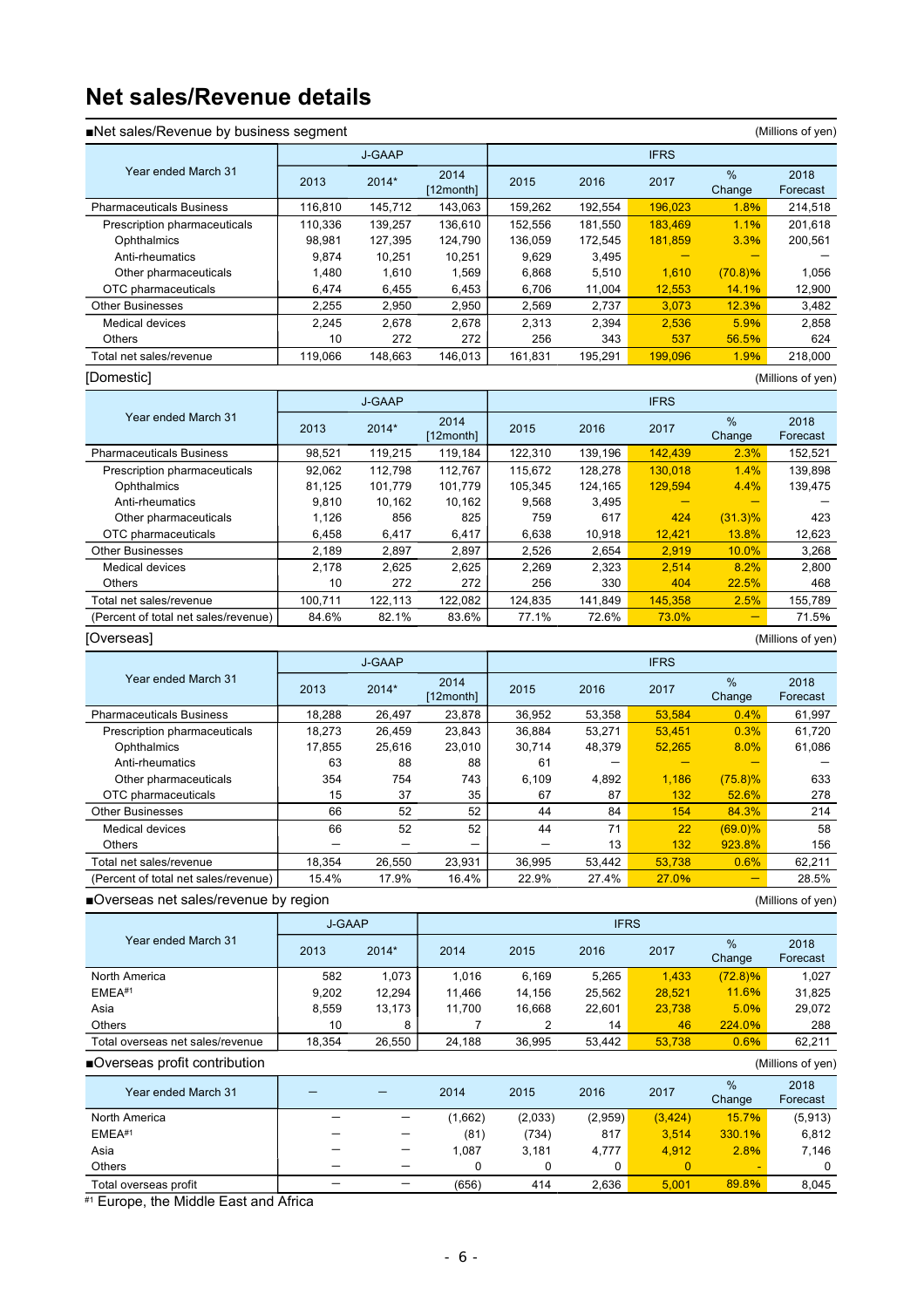### **Net sales/Revenue details**

| Net sales/Revenue of major prescription pharmaceuticals |                   |                         |                    |                                               |                                                      |                                    |                                                      |                          |                         |                               | (Millions of yen) |
|---------------------------------------------------------|-------------------|-------------------------|--------------------|-----------------------------------------------|------------------------------------------------------|------------------------------------|------------------------------------------------------|--------------------------|-------------------------|-------------------------------|-------------------|
|                                                         |                   |                         |                    |                                               | <b>J-GAAP</b>                                        |                                    |                                                      |                          | <b>IFRS</b>             |                               |                   |
| Brand name<br>Generic name/formulation                  |                   | Therapeutic<br>category | Region             | 2013                                          | 2014*                                                | 2014                               | 2015                                                 | 2016                     | 2017                    | % Change<br>2016/2015         | 2018<br>Forecast  |
|                                                         |                   |                         | Total              | 11,856                                        | 14,210                                               | 13,584                             | 13,399                                               | 14,250                   | 12,884                  | (9.6)                         | 13,945            |
| Cravit                                                  |                   | <b>Bacterial</b>        | Japan              | 8,499                                         | 8,175                                                | 8,175                              | 6,498                                                | 5,918                    | 4,660                   | (21.3)                        | 4.308             |
| levofloxacin/ophthalmic solution                        |                   | conjunctivitis          | Asia<br>Europe     | 2,358<br>1,010                                | 4,670<br>1,364                                       | 4,139<br>1,270                     | 5,423<br>1,478                                       | 7,001<br>1,331           | 6,980<br>1,245          | (0.3)<br>(6.5)                | 8,252<br>1,384    |
| Tarivid                                                 |                   | <b>Bacterial</b>        | Total              | 1,831                                         | 2,040                                                | 1,924                              | 1,910                                                | 1,761                    | 1,541                   | (12.5)                        | 1,455             |
| ofloxacin/ophthalmic solution                           |                   | conjunctivitis          | Japan              | 1,086                                         | 955                                                  | 955                                | 762                                                  | 673<br>1,088             | 559<br>982              | (16.9)                        | 472               |
|                                                         |                   |                         | Asia<br>Total      | 745<br>$\qquad \qquad -$                      | 1,085<br>$\overline{\phantom{m}}$                    | 969<br>-                           | 1,147<br>381                                         | 1,534                    | 2,798                   | (9.8)<br>82.4                 | 983<br>3,800      |
| Tapcom<br>tafluprost-timolol maleate/                   |                   | Glaucoma                | Japan              |                                               | $\overline{\phantom{0}}$                             | -                                  | 342                                                  | 1,381                    | 2,256                   | 63.4                          | 2,587             |
| combination ophthalmic solution                         |                   |                         | Asia               | $\overline{\phantom{0}}$                      |                                                      | —                                  | $\qquad \qquad -$                                    |                          | 38                      | -                             | 90                |
|                                                         |                   |                         | Europe<br>Total    | 10,308                                        | 12,731                                               | $\overline{\phantom{0}}$<br>12,516 | 39<br>12,330                                         | 153<br>15,633            | 504<br>16,406           | 229.3<br>4.9                  | 1,124<br>18,115   |
|                                                         |                   |                         | Japan              | 7,605                                         | 8,957                                                | 8,957                              | 8,329                                                | 9,168                    | 9,592                   | 4.6                           | 10,489            |
| Tapros<br>tafluprost/ophthalmic solution                |                   | Glaucoma                | Asia               | 268                                           | 553                                                  | 520                                | 817                                                  | 1,097                    | 1,227                   | 11.8                          | 1,613             |
|                                                         |                   |                         | Europe<br>Other    | 2,435                                         | 3,221                                                | 3,040                              | 3,185                                                | 5,368                    | 5,587                   | 4.1                           | 5,985<br>28       |
|                                                         |                   |                         | Total              | 9,007                                         | 11,846                                               | 11,846                             | 12,478                                               | 20,583                   | 22,164                  | 7.7                           | 23,013            |
| Cosopt<br>dorzolamide hydrochloride-timolol             |                   |                         | Japan              | 9,007                                         | 11,846                                               | 11,846                             | 10,689                                               | 11,214                   | 11,366                  | 1.4                           | 11,468            |
| maleate/combination ophthalmic                          |                   | Glaucoma                | Asia               |                                               | $\overline{\phantom{0}}$                             | $\overline{\phantom{0}}$           | 892                                                  | 2,493                    | 2.669                   | 7.1                           | 2,913             |
| solution                                                |                   |                         | Europe<br>Other    |                                               | -                                                    |                                    | 897                                                  | 6,876                    | 8,122<br>6              | 18.1                          | 8,476<br>156      |
|                                                         |                   |                         | Total              | 1,367                                         | 1,185                                                | 1,185                              | 1,267                                                | 1,930                    | 1,509                   | (21.8)                        | 1,430             |
| Timoptol                                                |                   | Glaucoma                | Japan              | 1,367                                         | 1,185                                                | 1,185                              | 1,216                                                | 1,182                    | 967                     | (18.1)                        | 853               |
| timolol maleate/ ophthalmic solution                    |                   |                         | Asia<br>Europe     | $\qquad \qquad -$                             | $\overline{\phantom{0}}$                             | -<br>-                             | 29<br>22                                             | 140<br>608               | 119<br>422              | (14.8)<br>(30.6)              | 182<br>395        |
|                                                         |                   |                         | Total              | 2,085                                         | 1,931                                                | 1,931                              | 1,984                                                | 2,463                    | 2.382                   | (3.3)                         | 2,179             |
| Timoptol XE<br>timolol maleate/                         |                   | Glaucoma                | Japan              | 2,085                                         | 1,931                                                | 1,931                              | 1,918                                                | 1,886                    | 1,614                   | (14.4)                        | 1,450             |
| long-acting ophthalmic solution                         |                   |                         | Asia<br>Europe     |                                               |                                                      |                                    | 27<br>39                                             | 87<br>489                | 88<br>679               | 0.8<br>38.8                   | 42<br>687         |
|                                                         |                   |                         | Total              |                                               | $\overline{\phantom{0}}$                             | $\overline{\phantom{0}}$           | 1,853                                                | 4,561                    | 4,343                   | (4.8)                         | 3,906             |
| Trusopt                                                 |                   |                         | Japan              | -                                             | -                                                    | —                                  | 1,545                                                | 2,125                    | 1,731                   | (18.6)                        | 1,396             |
| dorzolamide hydrochloride/                              |                   | Glaucoma                | Asia               | $\overline{\phantom{0}}$                      | $\overline{\phantom{0}}$                             | $\overline{\phantom{0}}$           | 55                                                   | 446                      | 271                     | (39.3)                        | 280               |
| ophthalmic solution                                     |                   |                         | Europe<br>Other    | —<br>-                                        | $\overline{\phantom{0}}$<br>$\overline{\phantom{0}}$ | -<br>—                             | 252<br>$\qquad \qquad -$                             | 1,990                    | 2,333<br>9              | 17.2<br>-                     | 2,194<br>36       |
| Detantol                                                |                   |                         |                    |                                               |                                                      |                                    |                                                      |                          |                         |                               |                   |
| bunazosin hydrochloride/                                |                   | Glaucoma                | Japan              | 1,735                                         | 1,549                                                | 1,549                              | 1,228                                                | 1,117                    | 1,054                   | (5.6)                         | 926               |
| ophthalmic solution<br>Rescula                          |                   |                         |                    |                                               |                                                      |                                    |                                                      |                          |                         |                               |                   |
| isopropyl unoprostone/                                  |                   | Glaucoma                | Japan              | 2,243                                         | 2,147                                                | 2,147                              | 1,935                                                | 1,845                    | 1,633                   | (11.5)                        | 1,641             |
| ophthalmic solution                                     |                   |                         |                    |                                               |                                                      |                                    |                                                      |                          |                         |                               |                   |
| Alesion<br>epinastine hydrochloride/                    |                   | Allergy                 | Japan              |                                               | 2,103                                                | 2,103                              | 6,698                                                | 9,483                    | 12,235                  | 29.0                          | 14,926            |
| ophthalmic solution                                     |                   |                         |                    |                                               |                                                      |                                    |                                                      |                          |                         |                               |                   |
| Flumetholon                                             |                   |                         | Total              | 4,448                                         | 3,973                                                | 3,899                              | 3,811                                                | 3,775                    | 3,347                   | (11.3)                        | 3,425             |
| fluorometholone/ ophthalmic solution                    |                   | Inflammation            | Japan<br>Asia      | 3,736<br>712                                  | 3,075<br>898                                         | 3,075<br>823                       | 2,844<br>967                                         | 2,655<br>1,120           | 2,224<br>1,123          | (16.2)<br>0.3                 | 2,123<br>1,302    |
|                                                         |                   |                         | Total              | 3,766                                         | 4,060                                                | 3,978                              | 3,909                                                | 4.187                    | 4,124                   | (1.5)                         | 4,439             |
| Kary Uni<br>pirenoxine/ ophthalmic solution             |                   | Senile cataract         | Japan              | 3,107                                         | 3,162                                                | 3,162                              | 2,908                                                | 2,900                    | 2,833                   | (2.3)                         | 2,776             |
| Opegan Hi                                               |                   | Adjuvant for            | Asia               | 659                                           | 898                                                  | 816                                | 1,001                                                | 1,287                    | 1,291                   | 0.3                           | 1,663             |
| sodium hyaluronate/                                     |                   | ophthalmic              | Japan              | 2,842                                         | 2,868                                                | 2,868                              | 2,574                                                | 2,568                    | 2,285                   | (11.0)                        | 2,288             |
| adjuvant for ophthalmic operations                      |                   | operations              |                    |                                               |                                                      |                                    |                                                      |                          |                         |                               |                   |
| Eylea<br>aflibercept/                                   |                   | Intravitreal            | Japan              |                                               | 3,183 18,757                                         | 18,757                             | 24,886                                               | 39,988                   | 45,155                  | 12.9                          | 46,199            |
| soulution for intravitreal injection                    |                   | <b>VEGF</b> inhibitor   |                    |                                               |                                                      |                                    |                                                      |                          |                         |                               |                   |
| Hyalein                                                 |                   |                         | Total              | 21,160                                        | 21,823                                               | 21,416                             | 19,611                                               | 19,864                   | 17,595                  | (11.4)                        | 17,483            |
| sodium hyaluronate/ophthalmic solution                  |                   | Dry eye                 | Japan              | 18,274                                        | 18,179                                               | 18,179                             | 15,316                                               | 14,491                   | 11,852                  | (18.2)                        | 10,743            |
|                                                         |                   |                         | Asia<br>Total      | 2,886<br>5,563                                | 3,645<br>7,938                                       | 3,237<br>7,938                     | 4,295<br>7,895                                       | 5,372<br>9,631           | 5,743<br>11.940         | 6.9<br>24.0                   | 6,740<br>14,574   |
| Diguas<br>diquafosol sodium/ophthalmic solution         |                   | Dry eye                 | Japan              | 5,563                                         | 7,831                                                | 7,831                              | 7,419                                                | 8,880                    | 11,016                  | 24.1                          | 12,642            |
|                                                         |                   |                         | Asia               | $\qquad \qquad -$                             | 106                                                  | 107                                | 476                                                  | 751                      | 924                     | 23.1                          | 1,932             |
|                                                         |                   |                         | Total<br>Asia      | $\qquad \qquad -$<br>$\overline{\phantom{0}}$ | -<br>$\overline{\phantom{0}}$                        | -<br>—                             | $\overline{\phantom{0}}$<br>$\overline{\phantom{0}}$ | 751<br>$\qquad \qquad -$ | 1,303<br>$\overline{2}$ | 73.5<br>-                     | 2,344<br>64       |
| Ikervis                                                 |                   | Dry eye                 | Europe             | -                                             | $\overline{\phantom{0}}$                             | -                                  | -                                                    | 751                      | 1,301                   | 73.2                          | 2,226             |
| ciclosporin/ophthalmic solution                         |                   |                         | North              |                                               | -                                                    |                                    |                                                      | —                        |                         |                               | 49                |
|                                                         |                   |                         | America<br>Other   |                                               | -                                                    |                                    |                                                      | $\overline{\phantom{0}}$ |                         | ÷                             | 6                 |
|                                                         |                   |                         | Total              | $\qquad \qquad -$                             | $\qquad \qquad -$                                    | $\overline{\phantom{0}}$           | $\overline{\phantom{0}}$                             | $\qquad \qquad -$        | 1,835                   | 26.3%                         | 2,587             |
|                                                         |                   |                         | Asia               |                                               | $\overline{\phantom{0}}$                             | -                                  | -                                                    | $\qquad \qquad -$        | 206                     | 23.4%                         | 344               |
| Cationorm                                               |                   | Dry eye                 | Europe<br>North    |                                               | -                                                    | -                                  | -                                                    | -                        | 1,318                   | 28.1%                         | 1,894             |
|                                                         |                   |                         | America            |                                               |                                                      |                                    |                                                      | $\overline{\phantom{0}}$ | 280                     | 15.7%                         | 287               |
|                                                         |                   |                         | Other              |                                               |                                                      | —                                  |                                                      | $\qquad \qquad -$        | 31                      | 114.9%                        | 62                |
| OTC pharmaceuticals                                     |                   |                         |                    | 6,474                                         | 6,455                                                | 6,453                              | 6,706                                                | 11,004                   | 12,553                  | 14.1%                         | 12,900            |
| Exchange rates                                          | Currency          |                         | Year to March 2016 |                                               |                                                      | Year to March 2017                 |                                                      |                          |                         | Year to March 2018(Forecasts) |                   |
|                                                         | US dollar<br>Euro |                         |                    | 120.45<br>132.46                              |                                                      |                                    |                                                      | 108.64<br>118.96         |                         |                               | 110.00<br>120.00  |
|                                                         | <b>CNY</b>        |                         |                    | 19.05                                         |                                                      |                                    |                                                      | 16.14                    |                         |                               | 16.50             |

Nots: Forecasts in this report are based on the currently available information. Actual results may differ materially depending on a number of factors including adverse economic conditions, etc.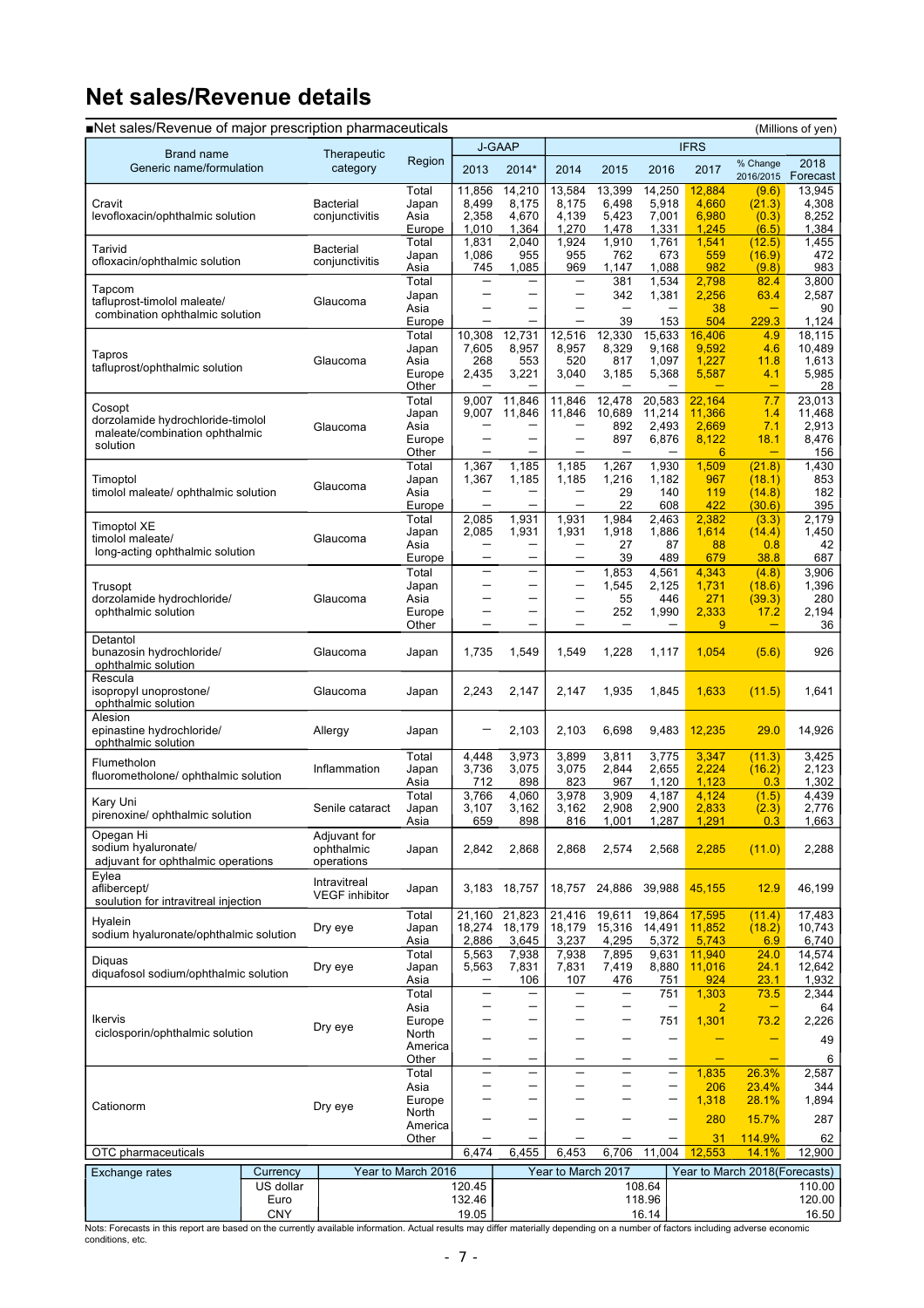| <b>Assets</b>                 |         |       |         |       |         | (Millions of yen) |
|-------------------------------|---------|-------|---------|-------|---------|-------------------|
| Year ended March 31           | 2015    |       | 2016    |       | 2017    |                   |
| <b>Non-current assets</b>     |         | $\%$  |         | $\%$  |         | %                 |
| Property, plant and equipment | 29,104  | 9.6   | 27,991  | 7.9   | 28,550  | 8.9               |
| Intangible assets             | 84,433  | 27.8  | 83,681  | 23.5  | 102,807 | 31.9              |
| <b>Financial assets</b>       | 34,725  | 11.4  | 44,535  | 12.5  | 29,889  | 9.3               |
| Deferred tax assets           | 2,978   | 1.0   | 2,345   | 0.7   | 2,396   | 0.7               |
| Other non-current assets      | 2,288   | 0.8   | 2,109   | 0.6   | 2,124   | 0.7               |
| Total non-current assets      | 153,528 | 50.5  | 160,660 | 45.2  | 165,767 | 51.4              |
| <b>Current assets</b>         |         |       |         |       |         |                   |
| Inventories                   | 20,133  | 6.6   | 24,996  | 7.0   | 28,502  | 8.8               |
| Trade and other receivables   | 61,701  | 20.3  | 65,998  | 18.6  | 70,970  | 22.0              |
| Other financial assets        | 187     | 0.1   | 234     | 0.1   | 333     | 0.1               |
| Other current assets          | 2,728   | 0.9   | 3,714   | 1.0   | 3,909   | 1.2               |
| Cash and cash equivalents     | 65,923  | 21.7  | 99,798  | 28.1  | 53,297  | 16.5              |
| Total current assets          | 150,672 | 49.5  | 194,739 | 54.8  | 157,011 | 48.6              |
|                               |         |       |         |       |         |                   |
| <b>Total assets</b>           | 304,200 | 100.0 | 355,399 | 100.0 | 322,778 | 100.0             |

### **Consolidated statement of financial position**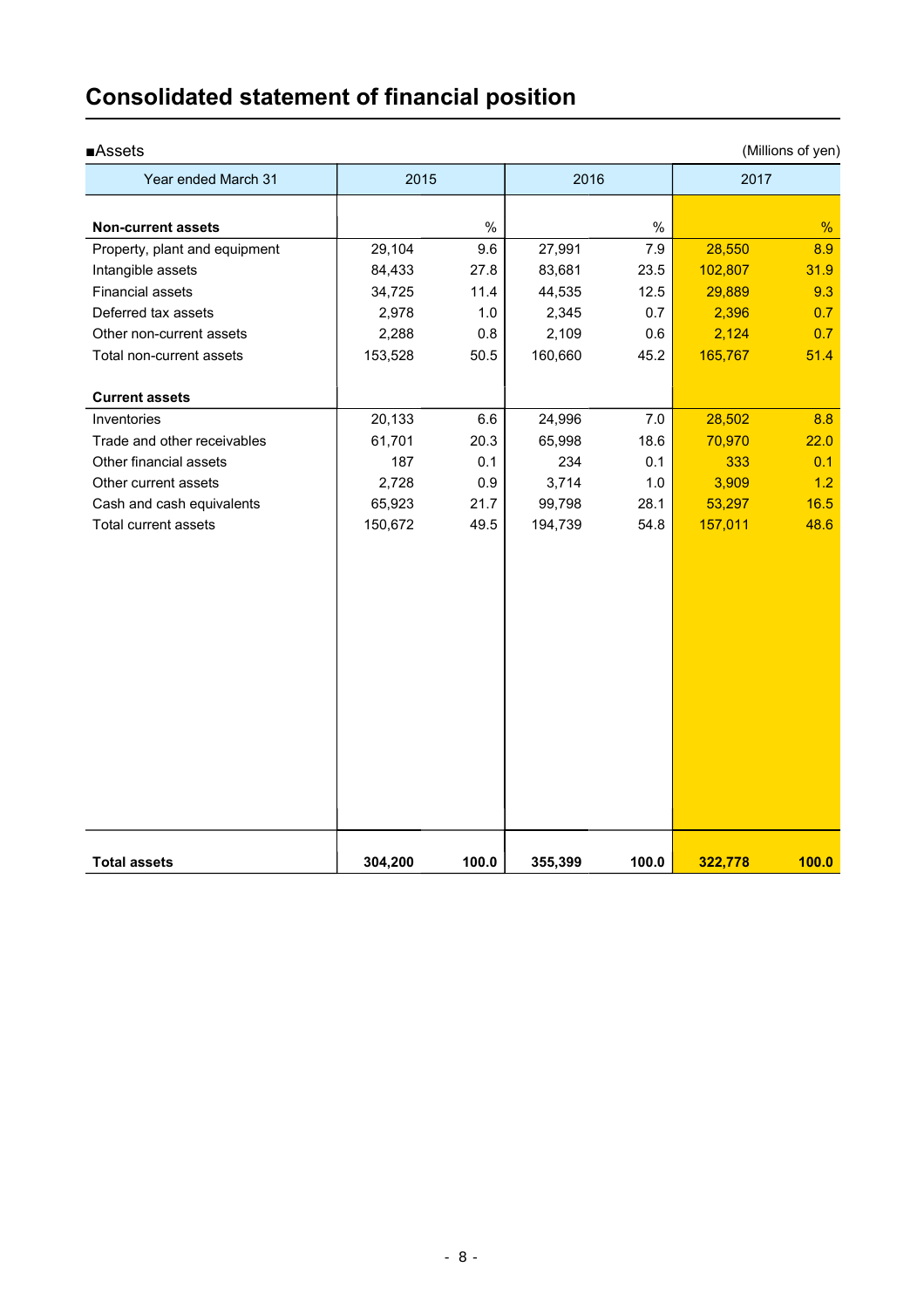### ■Equity and liabilities (Millions of yen)

| Year ended March 31                 | 2015    |       | 2016    |       | 2017    |       |
|-------------------------------------|---------|-------|---------|-------|---------|-------|
| <b>Equity</b>                       |         | $\%$  |         | $\%$  |         | %     |
| Share capital                       | 7,383   | 2.4   | 7,695   | 2.2   | 7,792   | 2.4   |
| Capital surplus                     | 8,077   | 2.7   | 8,389   | 2.4   | 8,417   | 2.6   |
| Treasury shares                     | (18)    | (0.0) | (24)    | (0.0) | (10)    | (0.0) |
| Retained earnings                   | 178,840 | 58.8  | 221,945 | 62.4  | 223,418 | 69.2  |
| Other components of equity          | 17,497  | 5.8   | 22,003  | 6.2   | 13,448  | 4.2   |
| Total equity attributable to owners |         |       |         |       |         |       |
| of the company                      | 211,779 | 69.6  | 260,009 | 73.2  | 253,065 | 78.4  |
| Non-controlling interests           |         |       |         |       | 819     | 0.3   |
|                                     |         |       |         |       |         |       |
| <b>Total equity</b>                 | 211,779 | 69.6  | 260,009 | 73.2  | 253,884 | 78.7  |
|                                     |         |       |         |       |         |       |
| <b>Liabilities</b>                  |         |       |         |       |         |       |
| <b>Non-current liabilities</b>      |         |       |         |       |         |       |
| <b>Financial liabilities</b>        | 25,351  | 8.3   | 12,944  | 3.6   | 7,619   | 2.4   |
| Net defined benefit liabilities     | 5,459   | 1.8   | 2,556   | 0.7   | 1,900   | 0.6   |
| Provisions                          | 1,444   | 0.5   | 1,629   | 0.5   | 1,426   | 0.4   |
| Deferred tax liabilities            | 2,874   | 0.9   | 3,988   | 1.1   | 2,596   | 0.8   |
| Other non-current liabilities       | 953     | 0.3   | 1,043   | 0.3   | 1,919   | 0.6   |
| Total non-current liabilities       | 36,081  | 11.9  | 22,161  | 6.2   | 15,460  | 4.8   |
| <b>Current liabilities</b>          |         |       |         |       |         |       |
| Trade and other payables            | 20,250  | 6.7   | 24,504  | 6.9   | 23,937  | 7.4   |
| Other financial liabilities         | 19,298  | 6.3   | 19,881  | 5.6   | 17,603  | 5.5   |
| Income tax payable                  | 6,729   | 2.2   | 20,431  | 5.7   | 3,279   | 1.0   |
| Provisions                          | 1,197   | 0.4   | 1,276   | 0.4   | 1,372   | 0.4   |
| Other current liabilities           | 8,866   | 2.9   | 7,138   | 2.0   | 7,244   | 2.2   |
| <b>Total current liabilities</b>    | 56,340  | 18.5  | 73,230  | 20.6  | 53,434  | 16.6  |
| <b>Total liabilities</b>            | 92,421  | 30.4  | 95,391  | 26.8  | 68,894  | 21.3  |
| <b>Total equity and liabilities</b> | 304,200 | 100.0 | 355,399 | 100.0 | 322,778 | 100.0 |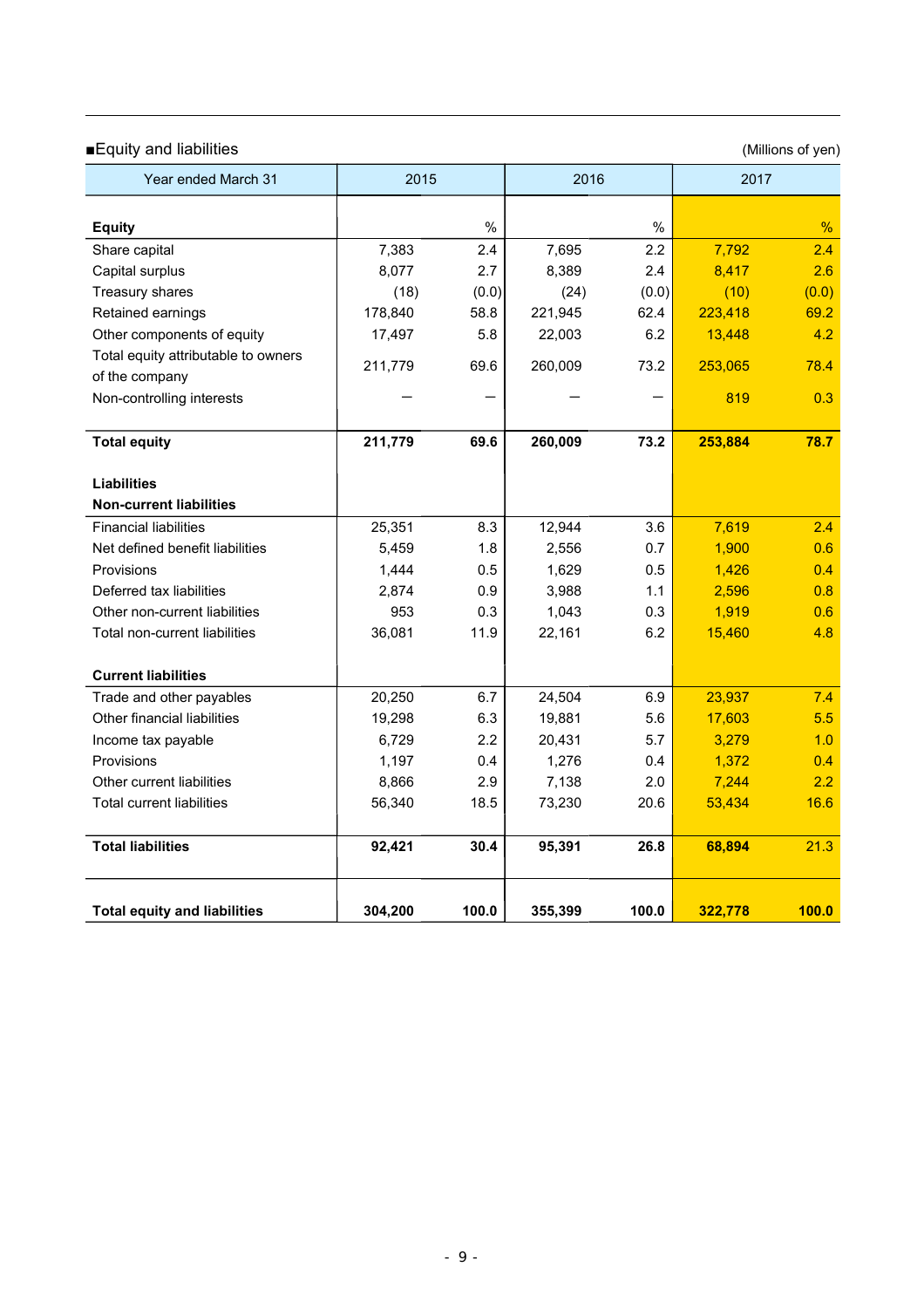### **Consolidated statements of cash flows**

|                                                           |           |           | (Millions of yen) |
|-----------------------------------------------------------|-----------|-----------|-------------------|
| Year ended March 31                                       | 2015      | 2016      | 2017              |
| I. Cash flows from operating activities:                  |           |           |                   |
| Net profit for the year                                   | 24,032    | 53,373    | 23,054            |
| Depreciation and amortization                             | 6,958     | 9,338     | 9,882             |
| Impairment losses                                         | 290       | 395       | 475               |
| Finance income and expenses                               | (529)     | (545)     | 1,180             |
| Income tax expenses                                       | 11,831    | 26,097    | 8,768             |
| Gain on disposal of disposal groups                       |           | (44, 477) |                   |
| Decrease (increase) in trade and other receivables        | (7, 701)  | (4,799)   | (5,489)           |
| Decrease (increase) in inventories                        | (521)     | (5,388)   | (4, 120)          |
| Increase (decrease) in trade and other payables           | 1,251     | 4,376     | (425)             |
| Increase (decrease) on net defined benefit liabilities    | 761       | (3,974)   | (200)             |
| Other                                                     | 2,554     | 653       | 913               |
| Subtotal                                                  | 38,926    | 35,049    | 34,039            |
| Interest received                                         | 81        | 67        | 74                |
| Dividends received                                        | 548       | 573       | 681               |
| Interest paid                                             | (82)      | (98)      | (52)              |
| Income tax paid                                           | (14,087)  | (13,067)  | (23,900)          |
| Net cash flows from (used in) operating activities        | 25,386    | 22,525    | 10,843            |
|                                                           |           |           |                   |
| II. Cash flows from investing activities:                 |           |           |                   |
| Payments into time deposits                               | (84)      | (21)      |                   |
| Proceeds from withdrawal of time deposits                 | 184       | 21        | 19                |
| Payments for acquisition of investments                   | (114)     | (2, 210)  | (478)             |
| Proceeds from sale and redemption of investments          | 4,149     | 2,682     | 1,364             |
| Increase (decrease) through acquisition of subsidiary     |           |           | (19,064)          |
| Payments for acquisition of property, plant and equipment | (2,972)   | (4,299)   | (4, 145)          |
| Proceeds from sales of property, plant and equipment      | 656       | 696       | 4                 |
| Payments for acquisition of intangible assets             | (63, 468) | (4, 793)  | (5,355)           |
| Proceeds on disposal of disposal groups                   |           | 45,000    |                   |
| Other                                                     | (60)      | (25)      | (545)             |
| Net cash flows from (used in) investing activities        | (61, 709) | 37,052    | (28, 201)         |
|                                                           |           |           |                   |
| III. Cash flows from financing activities:                |           |           |                   |
| Proceeds from short-term loans payable                    | 35,000    |           |                   |
| Repayments of short-term loans payable                    | (35,000)  |           |                   |
| Proceeds from long-term loans payable                     | 40,000    | 500       | 3,000             |
| Repayments of long-term loans payable                     | (2,970)   | (15, 133) | (9,524)           |
| Acquisition of treasury shares                            |           |           | (12, 380)         |
| Proceeds from contributions of non-controlling interests  |           |           | 832               |
| Dividends paid                                            | (8, 264)  | (9,923)   | (10, 751)         |
| Other                                                     | 194       | 489       | 167               |
| Net cash flows from (used in) financing activities        | 28,960    | (24,066)  | (28, 657)         |
| IV. Net increase (decrease) in cash and cash equivalents  | (7, 363)  | 35,510    | (46, 015)         |
| V. Cash and cash equivalents at the beginning of year     | 72,397    | 65,923    | 99,798            |
| VI. Effect of exchange rate changes on cash and cash      |           |           |                   |
| equivalents                                               | 889       | (1,636)   | (1,501)           |
| VII. Cash and cash equivalents at the end of period       | 65,923    | 99,798    | 52,282            |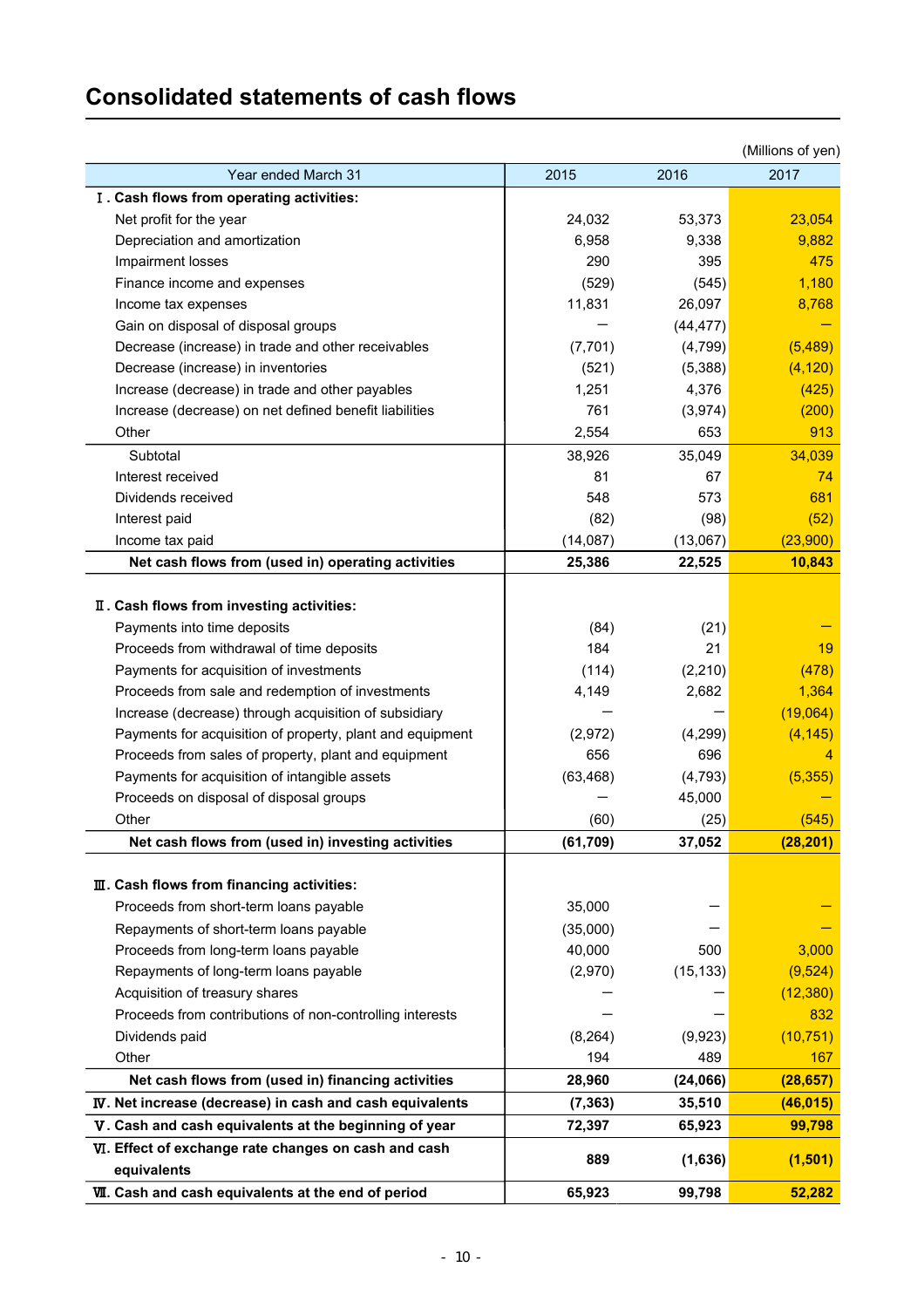### **Other consolidated information**

| $\blacksquare$ R&D expenses<br>(Millions of yen) |        |                       |        |        |        |                  |  |  |  |  |  |
|--------------------------------------------------|--------|-----------------------|--------|--------|--------|------------------|--|--|--|--|--|
|                                                  |        | <b>IFRS</b><br>J-GAAP |        |        |        |                  |  |  |  |  |  |
| Year ended March 31                              | 2013   | 2014*                 | 2015   | 2016   | 2017   | 2018<br>Forecast |  |  |  |  |  |
| Consolidated                                     | 16.719 | 19.040                | 17.477 | 19.990 | 22.786 | 25,000           |  |  |  |  |  |
| Percent of net sales/revenue                     | 14.0%  | 12.8%                 | 10.8%  | 10.2%  | 11.4%  | 11.5%            |  |  |  |  |  |
|                                                  |        |                       |        |        |        |                  |  |  |  |  |  |

### ■Capital expenditures (Millions of yen)

|                     | <b>J-GAAP</b> |       |       |       |       |                  |
|---------------------|---------------|-------|-------|-------|-------|------------------|
| Year ended March 31 | 2013          | 2014* | 2015  | 2016  | 2017  | 2018<br>Forecast |
| Consolidated        | 4,202         | 3,155 | 5,383 | 4.474 | 5.216 | 7.660            |

### ■Depreciation and amortization (Millions of yen)

|                                                 | <b>J-GAAP</b> |       |       |       |       |                  |
|-------------------------------------------------|---------------|-------|-------|-------|-------|------------------|
| Year ended March 31                             | 2013          | 2014* | 2015  | 2016  | 2017  | 2018<br>Forecast |
| Manufacturing cost                              | 1,211         | 1,330 | 1.446 | 1.445 | 1.515 | 1,880            |
| Selling, general and administrative<br>expenses | 533           | 648   | 864   | 1,035 | 1.246 | 1,270            |
| R&D expenses                                    | 785           | 634   | 668   | 653   | 709   | 680              |
| Consolidated total                              | 2,530         | 2.612 | 2.979 | 3,133 | 3.470 | 3,830            |

Note: Excluding amortization of intangible assets and long-term advance expense

### ■Amortization on intangible assets associated with products (Millions of yen)

J-GAAP IFRS Year ended March 31 1 2013 2014\* 2015 2016 2017 2018 Forecast Intangible assets (Merck products)  $-$  3,734 5,185 5,357 5,590 Intangible assets (Ikervis)  $-$  625 674 680 Other - - 245 394 381 350 Consolidated total  $-$  3,979 6,205 6,412 6,620

### ■Additional information of statement of financial position (Millions of yen)

|                                     | J-GAAP |         |        |        |        |
|-------------------------------------|--------|---------|--------|--------|--------|
| Year ended March 31                 | 2013   | $2014*$ | 2015   | 2016   | 2017   |
| In-process research and development |        |         | 16.145 | 11.363 | 11.543 |
| Investment securities               | 18.173 | 21.739  | 33.634 | 43.413 | 28.615 |
| Notes and accounts receivable       | 43.840 | 52,086  | 59.611 | 63.954 | 68,829 |
| Notes and accounts payable          | 9.266  | 14,270  | 14.330 | 17.225 | 17,883 |

### ■Number of employees

| Year ended March 31 | 2013  | $2014*$ | 2015  | 2016  | 2017  |
|---------------------|-------|---------|-------|-------|-------|
|                     |       |         |       |       |       |
| Japan               | 1,925 | 1,903   | 1,923 | 1.915 | 1,975 |
| North America       | 156   | 154     | 162   | 175   | 213   |
| FMFA#1              | 511   | 530     | 588   | 660   | 669   |
| Asia                | 458   | 485     | 557   | 713   | 810   |
| Consolidated        | 3.050 | 3.072   | 3.230 | 3.463 | 3,667 |

#1 Europe, the Middle East and Africa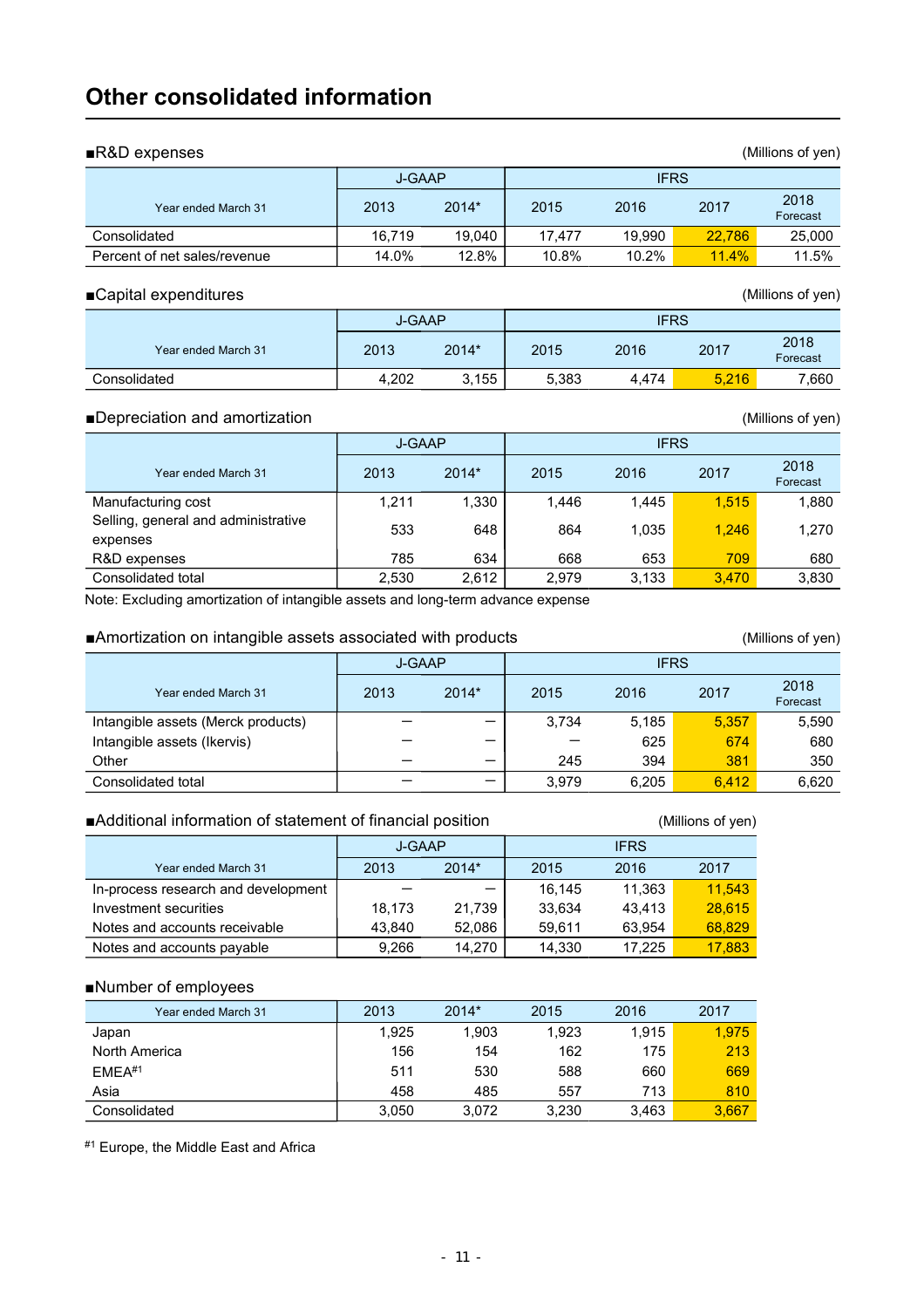### **Research & development**

|                                                                                                                                                                                                                                                                                                                                                                                                                                                         |                                                                                                                                                                                                                                                                                                 | ■Pipeline of prescription pharmaceuticals (Clinical stage)                                                                                                                                                                                |                                    |                     |                |                |                |                             |  |          |
|---------------------------------------------------------------------------------------------------------------------------------------------------------------------------------------------------------------------------------------------------------------------------------------------------------------------------------------------------------------------------------------------------------------------------------------------------------|-------------------------------------------------------------------------------------------------------------------------------------------------------------------------------------------------------------------------------------------------------------------------------------------------|-------------------------------------------------------------------------------------------------------------------------------------------------------------------------------------------------------------------------------------------|------------------------------------|---------------------|----------------|----------------|----------------|-----------------------------|--|----------|
| Generic name                                                                                                                                                                                                                                                                                                                                                                                                                                            | Dev. code                                                                                                                                                                                                                                                                                       | Indication                                                                                                                                                                                                                                | Original/Licensor                  | Region              | P <sub>1</sub> | P <sub>2</sub> | P <sub>3</sub> | NDA Filed Approved Launched |  |          |
| Tafluprost                                                                                                                                                                                                                                                                                                                                                                                                                                              | DE-085                                                                                                                                                                                                                                                                                          | Glaucoma/<br>Ocular hypertension                                                                                                                                                                                                          | Co-development<br>with Asahi Glass | China               |                |                |                |                             |  | Mar-16   |
|                                                                                                                                                                                                                                                                                                                                                                                                                                                         |                                                                                                                                                                                                                                                                                                 | A prostaglandin F <sub>2a</sub> derivative for the treatment of glaucoma and ocular hypertension. Since December, 2008, launched in Japan, Europe and                                                                                     |                                    |                     |                |                |                |                             |  |          |
| Asia. Launched in China in March 2016.                                                                                                                                                                                                                                                                                                                                                                                                                  |                                                                                                                                                                                                                                                                                                 |                                                                                                                                                                                                                                           |                                    |                     |                |                |                |                             |  |          |
| Generic name                                                                                                                                                                                                                                                                                                                                                                                                                                            | Dev. code                                                                                                                                                                                                                                                                                       | Indication                                                                                                                                                                                                                                | Original/Licensor                  | Region              | P <sub>1</sub> | P <sub>2</sub> | P <sub>3</sub> | NDA Filed Approved          |  | Launched |
|                                                                                                                                                                                                                                                                                                                                                                                                                                                         |                                                                                                                                                                                                                                                                                                 |                                                                                                                                                                                                                                           | Merck Sharp &                      | China               |                |                |                | $Jan-12$                    |  |          |
| Diquafosol sodium                                                                                                                                                                                                                                                                                                                                                                                                                                       | DE-089                                                                                                                                                                                                                                                                                          | Dry eye                                                                                                                                                                                                                                   | Dohme Corp. (U.S.)                 | Asia                |                |                |                |                             |  | Feb-16   |
| A dry eye treatment which stimulates secretion of mucin and aqueous components from the corneal and conjunctival epithelium. Its mechanism<br>of action is different from existing treatments. Launched in December 2010 in Japan. NDA filed in China in January 2012. Launched in October<br>2013 in Korea. Launched in Vietnam in February 2016. Launched in Thailand in April 2016. Currently seeking sequential approvals for<br>marketing in Asia. |                                                                                                                                                                                                                                                                                                 |                                                                                                                                                                                                                                           |                                    |                     |                |                |                |                             |  |          |
| Generic name                                                                                                                                                                                                                                                                                                                                                                                                                                            | Dev. code                                                                                                                                                                                                                                                                                       | Indication                                                                                                                                                                                                                                | Original/Licensor                  | Region              | P <sub>1</sub> | P <sub>2</sub> | P <sub>3</sub> | NDA Filed Approved          |  | Launched |
|                                                                                                                                                                                                                                                                                                                                                                                                                                                         |                                                                                                                                                                                                                                                                                                 |                                                                                                                                                                                                                                           |                                    | U.S.                |                |                |                | Feb-17                      |  |          |
| Sirolimus                                                                                                                                                                                                                                                                                                                                                                                                                                               | DE-109                                                                                                                                                                                                                                                                                          | Uveitis                                                                                                                                                                                                                                   | Original                           | Japan               |                |                |                |                             |  |          |
|                                                                                                                                                                                                                                                                                                                                                                                                                                                         |                                                                                                                                                                                                                                                                                                 |                                                                                                                                                                                                                                           |                                    | Europe              |                |                |                |                             |  |          |
|                                                                                                                                                                                                                                                                                                                                                                                                                                                         |                                                                                                                                                                                                                                                                                                 |                                                                                                                                                                                                                                           |                                    | Asia                |                |                |                | Apr-15                      |  |          |
| An intravitreal injection with immunosuppressive effect, anti-angiogenic effect, etc. NDA filed in the US in February 2017. Preparing NDA file in<br>Europe. NDA filed in Asia in April 2015.                                                                                                                                                                                                                                                           |                                                                                                                                                                                                                                                                                                 |                                                                                                                                                                                                                                           |                                    |                     |                |                |                |                             |  |          |
| Generic name                                                                                                                                                                                                                                                                                                                                                                                                                                            | Dev. code                                                                                                                                                                                                                                                                                       | Indication                                                                                                                                                                                                                                | Original/Licensor                  | Region              | P <sub>1</sub> | P <sub>2</sub> | P <sub>3</sub> | NDA Filed Approved          |  | Launched |
| Tafluprost/                                                                                                                                                                                                                                                                                                                                                                                                                                             | DE-111                                                                                                                                                                                                                                                                                          | Glaucoma/                                                                                                                                                                                                                                 | Co-development                     | Asia                |                |                |                |                             |  | Apr-16   |
| Timolol maleate<br>Ocular hypertension<br>with Asahi Glass                                                                                                                                                                                                                                                                                                                                                                                              |                                                                                                                                                                                                                                                                                                 |                                                                                                                                                                                                                                           |                                    |                     |                |                |                |                             |  |          |
|                                                                                                                                                                                                                                                                                                                                                                                                                                                         | A fixed dose combination drug of a prostaglandin F <sub>2a</sub> derivative and a beta-adrenergic receptor blocker. Launched in Japan in November 2014.<br>Launched successively in European countries since October 2014 and launched since January 2015. Launched in Korea in April 2016. NDA |                                                                                                                                                                                                                                           |                                    |                     |                |                |                |                             |  |          |
|                                                                                                                                                                                                                                                                                                                                                                                                                                                         |                                                                                                                                                                                                                                                                                                 | filed in Asian countries successively, and approved in some countries including Thailand.                                                                                                                                                 |                                    |                     |                |                |                |                             |  |          |
|                                                                                                                                                                                                                                                                                                                                                                                                                                                         |                                                                                                                                                                                                                                                                                                 |                                                                                                                                                                                                                                           |                                    |                     |                |                |                |                             |  |          |
| Generic name                                                                                                                                                                                                                                                                                                                                                                                                                                            | Dev. code                                                                                                                                                                                                                                                                                       | Indication                                                                                                                                                                                                                                | Original/Licensor                  | Region              | P <sub>1</sub> | P <sub>2</sub> | P <sub>3</sub> | NDA Filed Approved          |  | Launched |
| omidenepag                                                                                                                                                                                                                                                                                                                                                                                                                                              |                                                                                                                                                                                                                                                                                                 | Glaucoma/                                                                                                                                                                                                                                 | Co-development                     | U.S.                |                |                |                |                             |  |          |
| isopropyl                                                                                                                                                                                                                                                                                                                                                                                                                                               | DE-117                                                                                                                                                                                                                                                                                          | Ocular hypertension                                                                                                                                                                                                                       | with Ube Industries                | Japan               |                |                | (Phase 2b/3)   |                             |  |          |
|                                                                                                                                                                                                                                                                                                                                                                                                                                                         |                                                                                                                                                                                                                                                                                                 | An EP2 receptor agonist with a new mechanism of action. Completed Phase 2b in the U.S in February 2015. Started Phase 2b/3 in Japan in                                                                                                    |                                    | Asia                |                |                |                |                             |  |          |
|                                                                                                                                                                                                                                                                                                                                                                                                                                                         |                                                                                                                                                                                                                                                                                                 | December 2015. Started Phase 3 in Asia in December 2016.                                                                                                                                                                                  |                                    |                     |                |                |                |                             |  |          |
|                                                                                                                                                                                                                                                                                                                                                                                                                                                         |                                                                                                                                                                                                                                                                                                 |                                                                                                                                                                                                                                           |                                    |                     |                |                |                |                             |  |          |
| Generic name                                                                                                                                                                                                                                                                                                                                                                                                                                            | Dev. code                                                                                                                                                                                                                                                                                       | Indication                                                                                                                                                                                                                                | Original/Licensor                  | Region              | P <sub>1</sub> | P <sub>2</sub> | P <sub>3</sub> | NDA Filed Approved Launched |  |          |
| Tafluprost                                                                                                                                                                                                                                                                                                                                                                                                                                              | DE-118                                                                                                                                                                                                                                                                                          | Glaucoma/<br>Ocular hypertension                                                                                                                                                                                                          | Co-development<br>with Asahi Glass | Asia                |                |                |                |                             |  | Apr-16   |
|                                                                                                                                                                                                                                                                                                                                                                                                                                                         |                                                                                                                                                                                                                                                                                                 | A prostaglandin F <sub>2a</sub> derivative for the treatment of glaucoma and ocular hypertension. Preservative-free, single dose type product. Launched in                                                                                |                                    |                     |                |                |                |                             |  |          |
|                                                                                                                                                                                                                                                                                                                                                                                                                                                         |                                                                                                                                                                                                                                                                                                 | Japan in October 2013. Launched in Asian countries since April, 2016.                                                                                                                                                                     |                                    |                     |                |                |                |                             |  |          |
| Generic name                                                                                                                                                                                                                                                                                                                                                                                                                                            | Dev. code                                                                                                                                                                                                                                                                                       | Indication                                                                                                                                                                                                                                | Original/Licensor                  | Region              | P <sub>1</sub> | P <sub>2</sub> | P <sub>3</sub> | NDA Filed Approved          |  | Launched |
| carotuximab                                                                                                                                                                                                                                                                                                                                                                                                                                             | DE-122                                                                                                                                                                                                                                                                                          | Wet Age-related                                                                                                                                                                                                                           | <b>TRACON</b>                      | U.S.                |                | (Phase 1/2)    |                |                             |  |          |
|                                                                                                                                                                                                                                                                                                                                                                                                                                                         |                                                                                                                                                                                                                                                                                                 | macular degeneration                                                                                                                                                                                                                      | Pharmaceuticals                    |                     |                |                |                |                             |  |          |
|                                                                                                                                                                                                                                                                                                                                                                                                                                                         |                                                                                                                                                                                                                                                                                                 | An intravitreal injection of anti-endoglin antibody. Started Phase1/2 in the U.S. in September 2015 and preparing Phase 2a.                                                                                                               |                                    |                     |                |                |                |                             |  |          |
| Generic name                                                                                                                                                                                                                                                                                                                                                                                                                                            | Dev. code                                                                                                                                                                                                                                                                                       | Indication                                                                                                                                                                                                                                | Original/Licensor                  | Region              | <b>P1</b>      | P <sub>2</sub> | P <sub>3</sub> | NDA Filed Approved Launched |  |          |
| Sepetaprost                                                                                                                                                                                                                                                                                                                                                                                                                                             | DE-126                                                                                                                                                                                                                                                                                          | Glaucoma/<br>Ocular hypertension                                                                                                                                                                                                          | <b>ONO</b><br>PHARMACEUTICAL       | U.S.                |                | (Phase 2a)     |                |                             |  |          |
|                                                                                                                                                                                                                                                                                                                                                                                                                                                         |                                                                                                                                                                                                                                                                                                 | A prostaglandin analogue eye drop drug product with a novel, mode of action that is both FP and EP3 receptors dual agonist for the treatment                                                                                              |                                    |                     |                |                |                |                             |  |          |
|                                                                                                                                                                                                                                                                                                                                                                                                                                                         |                                                                                                                                                                                                                                                                                                 | of glaucoma and ocular hypertension. Preparing Phase 2b in the U.S. and Japan.                                                                                                                                                            |                                    |                     |                |                |                |                             |  |          |
|                                                                                                                                                                                                                                                                                                                                                                                                                                                         | Dev. code                                                                                                                                                                                                                                                                                       | Indication                                                                                                                                                                                                                                | Original/Licensor                  | Region              | P <sub>1</sub> | P <sub>2</sub> | P <sub>3</sub> | NDA Filed Approved          |  | Launched |
|                                                                                                                                                                                                                                                                                                                                                                                                                                                         | DE-128<br>(InnFocus                                                                                                                                                                                                                                                                             | Glaucoma                                                                                                                                                                                                                                  | Original                           | U.S.<br>(Phase 2/3) |                |                |                |                             |  |          |
|                                                                                                                                                                                                                                                                                                                                                                                                                                                         | MicroShunt)                                                                                                                                                                                                                                                                                     |                                                                                                                                                                                                                                           |                                    | Europe              |                |                |                |                             |  |          |
|                                                                                                                                                                                                                                                                                                                                                                                                                                                         |                                                                                                                                                                                                                                                                                                 | In August 2016, acquired InnFocus, developer of InnFocus MicroShunt. MicroShunt is the implant to lower and sustain intraocular pressure<br>(IOP) out for the treatment of primary open-angle glaucoma by making aqueous humor drain out. |                                    |                     |                |                |                |                             |  |          |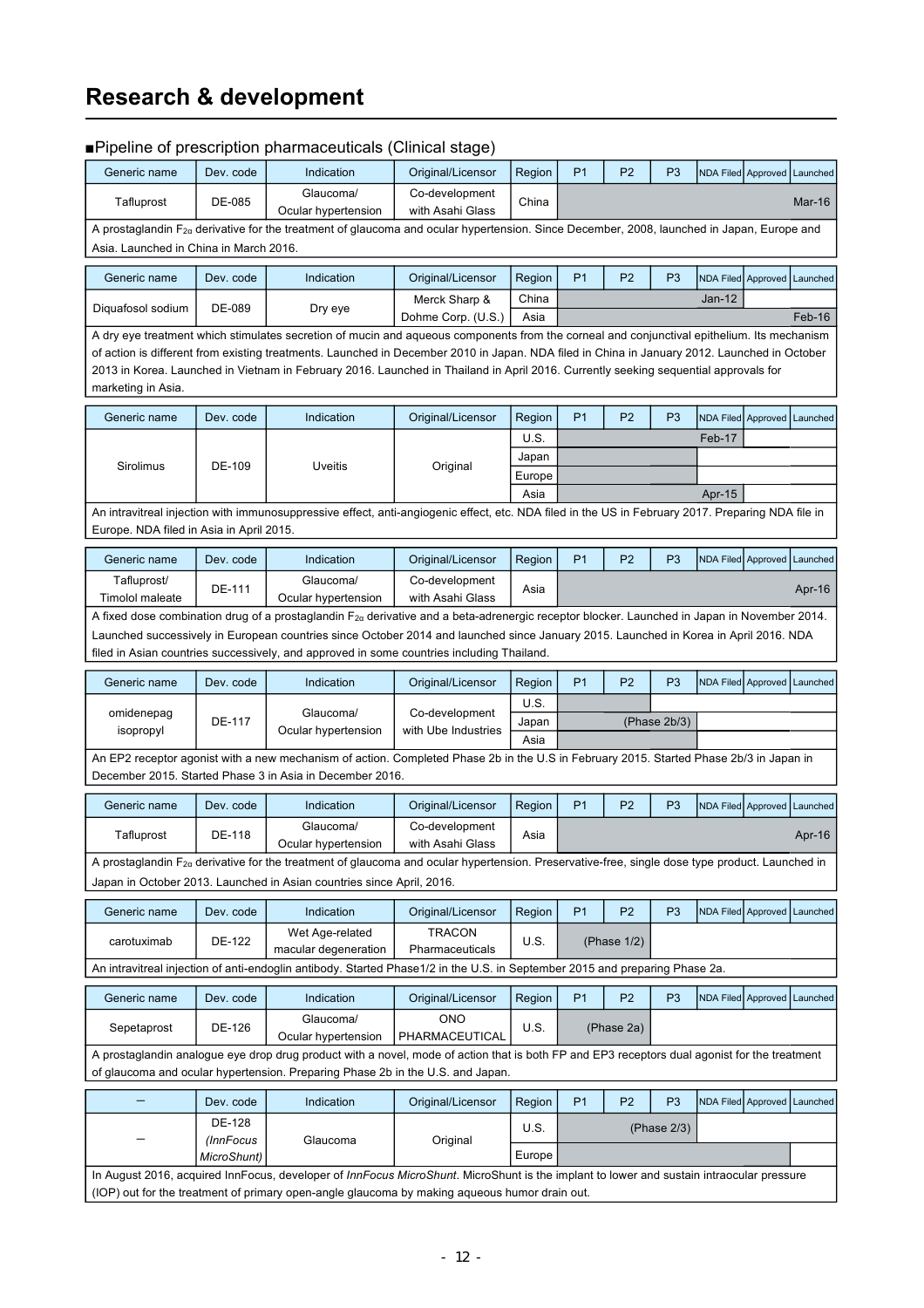| Generic name                                                                                                                       | Dev. name                                                                                                                            | Indication                                                                                                                                | Original/Licensor | Region | P <sub>1</sub> | P <sub>2</sub> | P <sub>3</sub> | NDA Filed Approved Launched |               |                             |  |
|------------------------------------------------------------------------------------------------------------------------------------|--------------------------------------------------------------------------------------------------------------------------------------|-------------------------------------------------------------------------------------------------------------------------------------------|-------------------|--------|----------------|----------------|----------------|-----------------------------|---------------|-----------------------------|--|
|                                                                                                                                    |                                                                                                                                      |                                                                                                                                           |                   | Europe |                |                | $Jul-15$       |                             |               |                             |  |
|                                                                                                                                    | Cyclokat                                                                                                                             | Severe keratitis in                                                                                                                       |                   | U.S.   |                |                |                |                             |               |                             |  |
| Ciclosporin                                                                                                                        |                                                                                                                                      | patients with dry eye                                                                                                                     | Original          | Asia   |                |                |                |                             | <b>Nov-16</b> |                             |  |
|                                                                                                                                    |                                                                                                                                      |                                                                                                                                           |                   | Other  | Apr- $16$      |                |                |                             |               |                             |  |
|                                                                                                                                    | An ophthalmic emulsion which improves severe keratitis in adult patients with dry eye by immunosuppressive effect. Cationic emulsion |                                                                                                                                           |                   |        |                |                |                |                             |               |                             |  |
| technology has enhanced ocular tissue absorption. Launched in Germany and England in July 2015 and planning successive launches in |                                                                                                                                      |                                                                                                                                           |                   |        |                |                |                |                             |               |                             |  |
|                                                                                                                                    |                                                                                                                                      | European countries. NDA filed in Asian countries successively and approved in some countries including Thailand (November 2016) and Korea |                   |        |                |                |                |                             |               |                             |  |
| (March 2017). NDA filed in Canada in April 2016.                                                                                   |                                                                                                                                      |                                                                                                                                           |                   |        |                |                |                |                             |               |                             |  |
| Generic name                                                                                                                       | Dev. name                                                                                                                            | Indication                                                                                                                                | Original/Licensor | Region | P <sub>1</sub> | P <sub>2</sub> | P <sub>3</sub> | NDA Filed Approved Launched |               |                             |  |
|                                                                                                                                    |                                                                                                                                      |                                                                                                                                           |                   |        |                |                |                |                             |               |                             |  |
| Ciclosporin                                                                                                                        | Vekacia                                                                                                                              | Vernal                                                                                                                                    | Original          | Europe |                |                |                | $Dec-16$                    |               |                             |  |
|                                                                                                                                    |                                                                                                                                      | Keratoconjunctivitis                                                                                                                      |                   |        |                |                |                |                             |               |                             |  |
|                                                                                                                                    |                                                                                                                                      | An ophthalmic emulsion which improves vernal keratoconjunctivitis by immunosuppressive effect. Cationic emulsion technology has enhanced  |                   |        |                |                |                |                             |               |                             |  |
|                                                                                                                                    |                                                                                                                                      | ocular tissue absorption. NDA filed and granted Priority Review status in Europe in December 2016.                                        |                   |        |                |                |                |                             |               |                             |  |
|                                                                                                                                    |                                                                                                                                      |                                                                                                                                           |                   |        |                |                |                |                             |               |                             |  |
| Generic name                                                                                                                       | Dev. name                                                                                                                            | Indication                                                                                                                                | Original/Licensor | Region | P <sub>1</sub> | P <sub>2</sub> | P <sub>3</sub> |                             |               | NDA Filed Approved Launched |  |

| Generic name                                                                                                               | Dev. name  | Indication                       | Original/Licensor | Region |  | P <sub>2</sub> | P3 | <b>INDA Filed Approved Launched</b> |  |  |
|----------------------------------------------------------------------------------------------------------------------------|------------|----------------------------------|-------------------|--------|--|----------------|----|-------------------------------------|--|--|
| Latanoprost                                                                                                                | Catioprost | Glaucoma/<br>Ocular hvpertension | Original          | Europe |  |                |    |                                     |  |  |
| An ophthalmic emulsion of a prostaglandin $F_{2\alpha}$ derivative, for the treatment of glaucoma and ocular hypertension. |            |                                  |                   |        |  |                |    |                                     |  |  |

### ■Changes from Q3 FY16 (February 7, 2017)

| Dev. Code / name | Changes                                                                          |
|------------------|----------------------------------------------------------------------------------|
| DE-090           | The company has discontinued development upon reassessment of the project's PTS. |
| DE-109           | NDA filed in the US in February 2017.                                            |
| DE-117           | Started Phase 3 in Asia in December 2016.                                        |
| DE-120           | The company has discontinued development upon reassessment of the project's PTS. |
| Cyclokat         | Approved in some countries including Korea in March 2017.                        |
| Cortiject        | The company has discontinued development upon reassessment of the project's PTS. |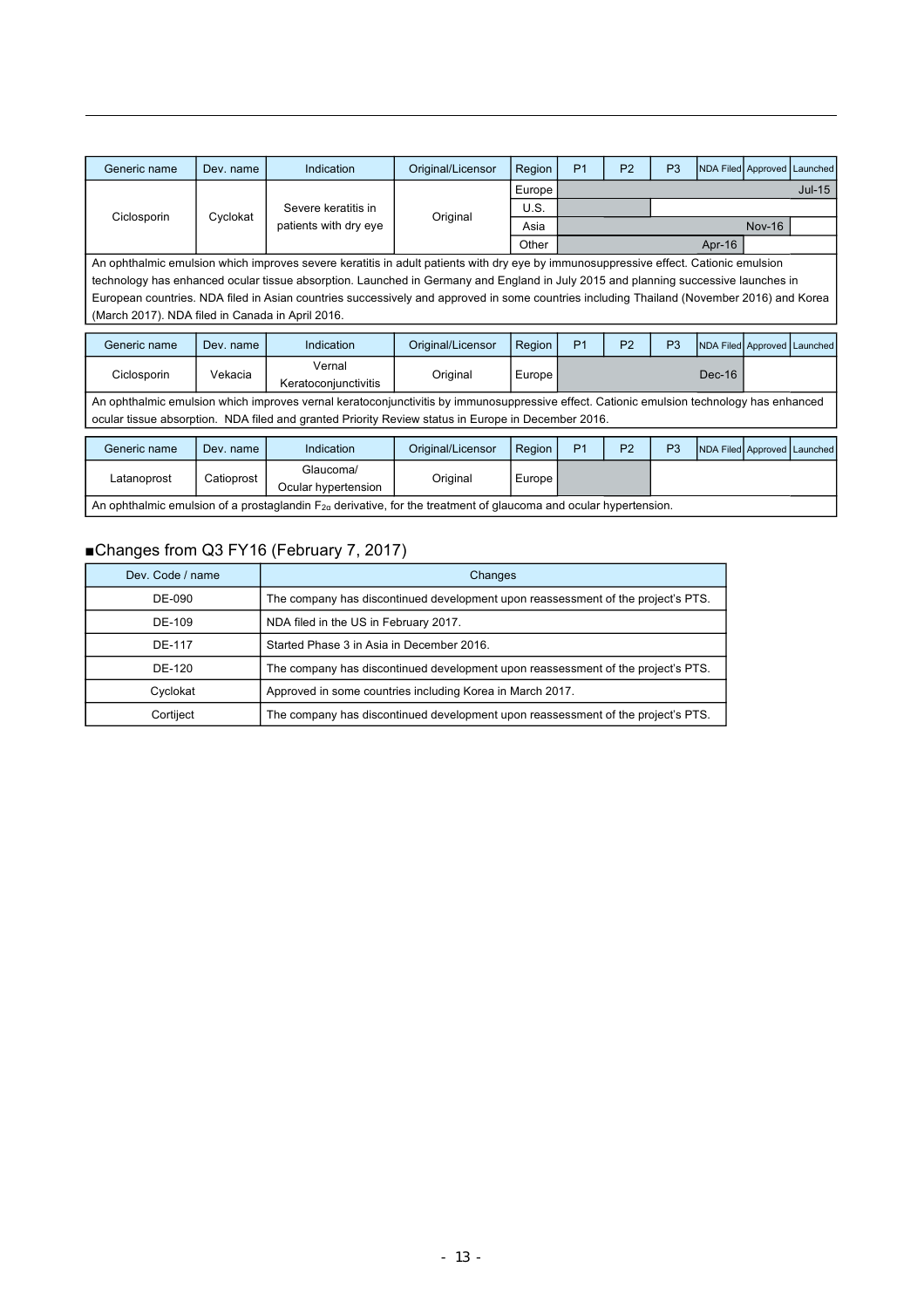### **Pharmaceutical market in Japan**

|                  | 2009                     | 2010      | 2011                     | 2012       | 2013            | 2014        | 2015                     | 2016#1                  | 2017 |
|------------------|--------------------------|-----------|--------------------------|------------|-----------------|-------------|--------------------------|-------------------------|------|
| Industry average | $\overline{\phantom{0}}$ | mid $-6%$ | -                        | $-6.25%$   |                 | $-2.7%$     | $\overline{\phantom{0}}$ | $-5.57\%$ <sup>#1</sup> |      |
| Ophthalmic drugs | $\overline{\phantom{0}}$ | early -3% | $\overline{\phantom{m}}$ | mid $-4\%$ | $\qquad \qquad$ | high $-1\%$ | $\overline{\phantom{m}}$ | early -6%               |      |
| Santen           |                          | mid $-5%$ | $\qquad \qquad -$        | high -5%   | -               | high -1%    |                          | early -7% <sup>#2</sup> |      |

### ■Revision of National Health Insurance (NHI) drug prices

(Compiled by Santen)

#1 Excluding market expansion re-pricing -0.9%

#2 Mid -4% price cut in 2016 excluding its impact of Eylea

Revision of NHI drug prices: In Japan, drug prices are generally revised every two years to reflect their market price. The drugs marketed at lower market prices will bear larger reduction margins at the revision.

| Excluding consumption tax impact |            |
|----------------------------------|------------|
|                                  | 2014       |
| Industry average                 | $-5.6%$    |
| Ophthalmic drugs                 | high $-4%$ |
| Santen                           | high $-4%$ |

### ■Market shares

(Billions of yen)

| <b>Year ended March 31</b>           | 2013           | 2014           | 2015           | 2016           | 2017                          |
|--------------------------------------|----------------|----------------|----------------|----------------|-------------------------------|
| Prescription ophthalmics             | 35.3%<br>273.4 | 39.4%<br>301.3 | 40.1%<br>323.7 | 44.0%<br>347.5 | 45.5%<br>345.5                |
| Notes: - On an NHI drug price basis. |                |                |                |                | Copyright ©2017 QuintilesIMS. |

- Lower figures indicate market value. Source: Santen analysis based on IMS JPM

Period: 2012.4-2017.3; Unauthorized copy prohibited



#### ■Market shares by therapeutic area - prescription ophthalmics

|                     |       |       |       |       | (Billions of yen) |
|---------------------|-------|-------|-------|-------|-------------------|
| Year ended March 31 | 2013  | 2014  | 2015  | 2016  | 2017              |
| Glaucoma treatments | 30.4% | 30.5% | 32.1% | 32.6% | 32.2%             |
|                     | 94.8  | 104.7 | 105.7 | 112.6 | 114.3             |
| Corneal disease     | 74.6% | 70.5% | 65.6% | 63.4% | 62.7%             |
| treatments          | 39.7  | 44.2  | 44.2  | 46.4  | 45.5              |
| Anti-infective      | 61.6% | 58.5% | 54.0% | 49.8% | 44.1%             |
|                     | 18.9  | 18.3  | 16.8  | 16.4  | 14.6              |
| Anti-allergy        | 16.0% | 21.2% | 32.0% | 36.3% | 42.9%             |
|                     | 30.9  | 27.9  | 33.9  | 35.8  | 37.7              |
| Anti-VEGF#3         | 10.9% | 48.7% | 48.8% | 65.7% | 72.4%             |
|                     | 28.3  | 43.2  | 61.6  | 74.5  | 74.5              |

Notes: - On an NHI drug price basis. **Copyright ©2017** QuintilesIMS.

- Lower figures indicate market size. Source: Santen analysis based on IMS JPM

#3Anti-Vascular Endothelial Growth Factor entity review of the extension of Period: 2012.4-2017.3; Unauthorized copy prohibited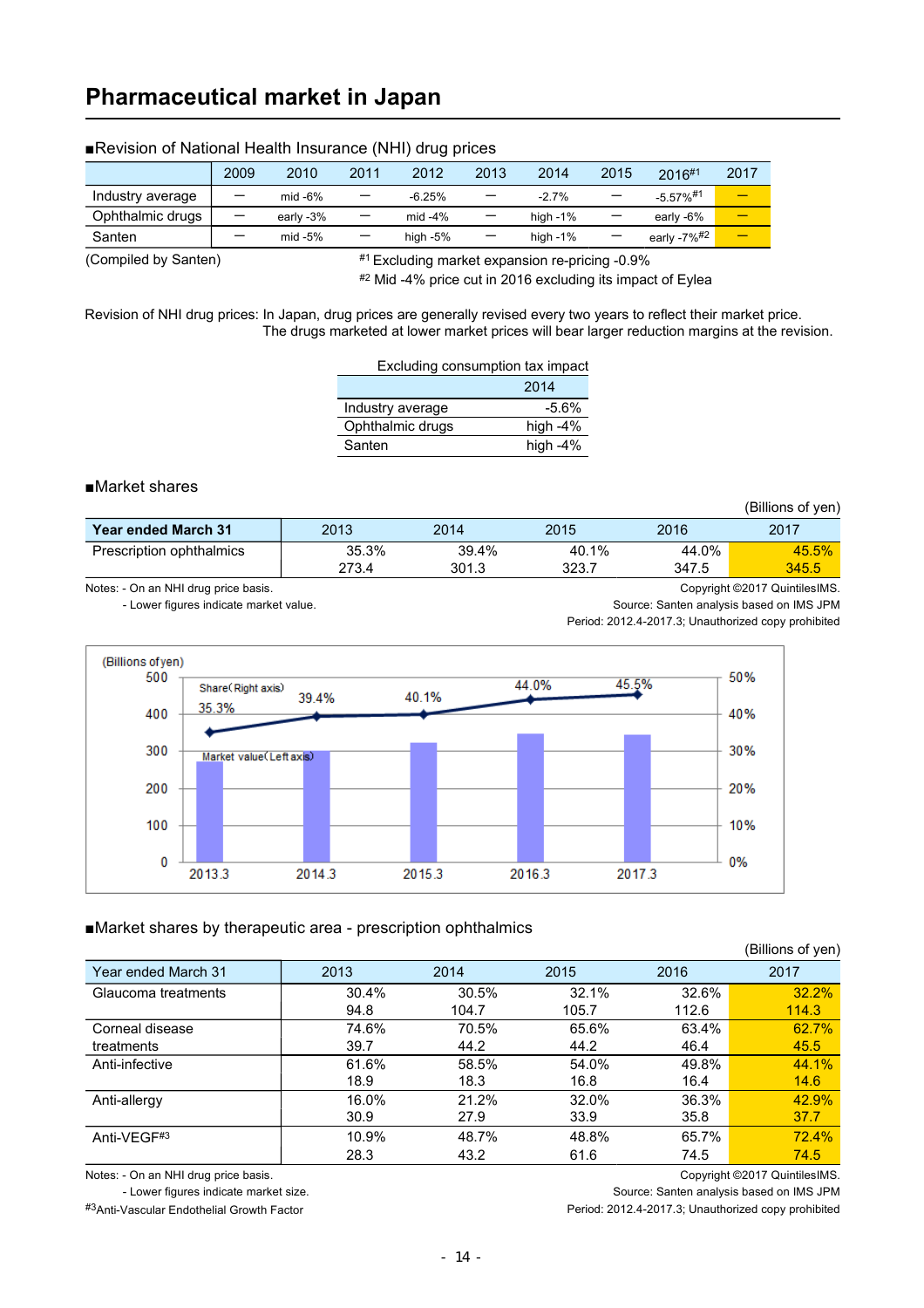### **Stock information**

| Stock price (Tokyo Securities Exchange 1st market) |       |                                                                                     |  |  |                                                                      |  |  | (Yen and thousand shares) |  |
|----------------------------------------------------|-------|-------------------------------------------------------------------------------------|--|--|----------------------------------------------------------------------|--|--|---------------------------|--|
|                                                    |       | Apr-16 May-16 Jun-16 Jul-16 Aug-16 Sep-16 Oct-16 Nov-16 Dec-16 Jan-17 Feb-17 Mar-17 |  |  |                                                                      |  |  |                           |  |
| Stock price:                                       |       |                                                                                     |  |  |                                                                      |  |  |                           |  |
| End of month                                       | 1.596 | 1.632                                                                               |  |  | 1,600  1,717  1,302  1,483  1,534  1,396  1,430  1,416  1,610  1,612 |  |  |                           |  |
| Volume                                             |       | 34,450 30,342 35,695 28,213 34,047 35,370 29,368 38,260 46,752 30,974 39,347 33,034 |  |  |                                                                      |  |  |                           |  |
|                                                    |       |                                                                                     |  |  |                                                                      |  |  |                           |  |



### ■Major shareholders (top 10) and the matrix of March 31, 2017

| Name                                                              | Number of<br>shares held | Percent of<br>investment |
|-------------------------------------------------------------------|--------------------------|--------------------------|
|                                                                   | Thousand                 | $\%$                     |
|                                                                   | shares                   |                          |
| Japan Trustee Service Bank, Ltd. (Trust Account)                  | 30,908                   | 7.6                      |
| State Street Bank and Trust Company 505223                        | 30.279                   | 7.5                      |
| The Master Trust Bank of Japan, Ltd. (Trust Account)              | 20,840                   | 5.1                      |
| Nippon Life Insurance Company                                     | 10,662                   | 2.6                      |
| The Bank of Tokyo-Mitsubishi UFJ, Ltd.                            | 10,605                   | 2.6                      |
| ONO PHARMACEUTICAL Co., Ltd.                                      | 9.307                    | 2.3                      |
| Development Bank of Japan Inc.                                    | 8.275                    | 2.0                      |
| National Mutual Insurance Federation of Agricultural Cooperatives | 7,121                    | 1.8                      |
| Japan Trustee Service Bank, Ltd. (Trust Account 5)                | 6.948                    | 1.7                      |
| DAIICHI SANKYO COMPANY, LIMITED                                   | 6,885                    | 1.7                      |

### ■Major stock information

| Year ended March 31                                  | 2013    | 2014    | 2015    | 2016                     | 2017    |
|------------------------------------------------------|---------|---------|---------|--------------------------|---------|
| Issued shares (thousands)                            | 82.469  | 82.582  | 82.653  | 414.192                  | 406.173 |
| Treasury stock (thousands)                           | 0       |         |         | 22                       | 6       |
| Market Capitalization (million)                      | 366.983 | 378.219 | 723.181 | 701.188                  | 654,740 |
| A purchased amount of money (millions of yen)        | 13.735  |         |         | -                        | 12.310  |
| The number of the purchased stocks (thousand shares) | 4.937   |         |         | $\overline{\phantom{0}}$ | 8.284   |

Notes: The Company has conducted a 5-for-1 stock split with an effective date of April 1, 2015.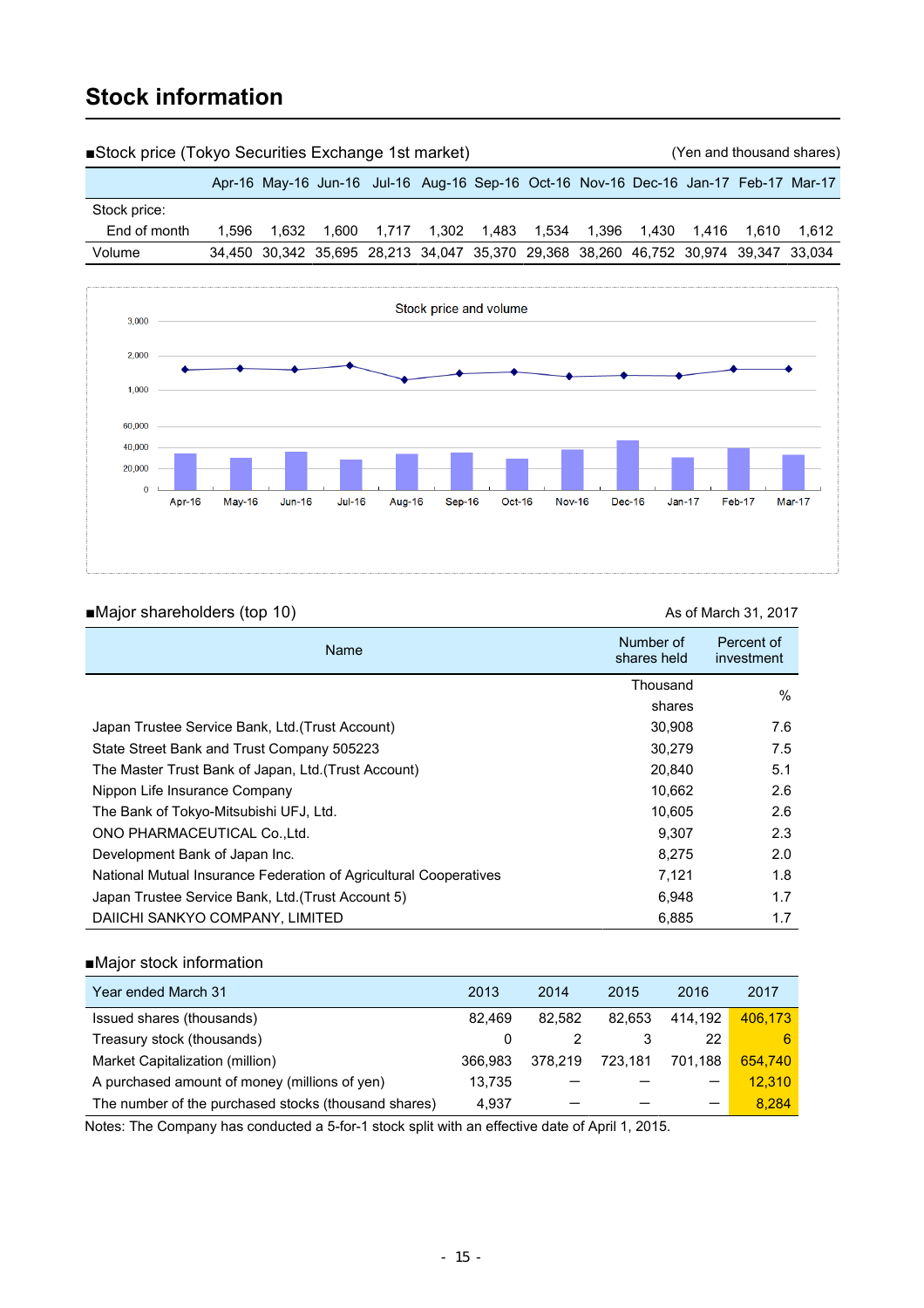### **Stock information**

| Year ended March 31           | 2013     |             | 2014     |            | 2015     |                    | 2016#    |                   | 2017            |             |
|-------------------------------|----------|-------------|----------|------------|----------|--------------------|----------|-------------------|-----------------|-------------|
|                               | Thousand | Propor-     | Thousand | Propor-    | Thousand | Propor-            | Thousand | Propor-           | <b>Thousand</b> | Propor-     |
|                               | shares   | tion $(\%)$ | shares   | tion $(%)$ |          | shares tion $(\%)$ | shares   | tion $(\%)$       | shares          | tion $(\%)$ |
| <b>Financial institutions</b> | 29,147   | 35.4        | 28,971   | 35.1       | 30,049   | 36.4               | 146,963  | 35.5              | 152,090         | 37.4        |
| City & regional banks         | 2,277    | 2.8         | 2,270    | 2.8        | 2,262    | 2.7                | 11,576   | 2.8               | 11,496          | 2.8         |
| Trust banks                   | 17,298   | 21.0        | 17.581   | 21.3       | 18,726   | 22.7               | 98,601   | 23.8              | 103.541         | 25.5        |
| (concerned in trust works)    | 14,908   | -           | 15,192   |            | 16,333   | -                  | 86,474   | $\qquad \qquad -$ | 90,732          |             |
| Life and non-life insurance   | 4,715    | 5.7         | 4,290    | 5.2        | 4,196    | 5.1                | 21,016   | 5.1               | 21,455          | 5.3         |
| Other financial institutions  | 4,856    | 5.9         | 4.829    | 5.8        | 4,862    | 5.9                | 15,770   | 3.8               | 15,599          | 3.8         |
| Securities firms              | 766      | 0.9         | 721      | 0.9        | 922      | 1.1                | 4,868    | 1.2               | 4,915           | 1.2         |
| Other institutions            | 7,379    | 9.0         | 7.913    | 9.6        | 7,880    | 9.5                | 36,938   | 8.9               | 34.231          | 8.4         |
| Foreign investors             | 36,783   | 44.6        | 37.597   | 45.5       | 36,373   | 44.0               | 186.294  | 45.0              | 175.774         | 43.3        |
| Individual investors          | 8,390    | 10.1        | 7,376    | 8.9        | 7,423    | 9.0                | 39,106   | 9.4               | 39,156          | 9.6         |
| <b>Treasury Stock</b>         | 0        | 0.0         | 2        | 0.0        | 3        | 0.0                | 22       | 0.0               | 7               | 0.0         |
| Total                         | 82,469   | 100.0       | 82,582   | 100.0      | 82,653   | 100.0              | 414,192  | 100.0             | 406,173         | 100.0       |

### ■Breakdown of shareholding by number of shares

Notes: The Company has conducted a 5-for-1 stock split with an effective date of April 1, 2015.

### ■Breakdown of shareholding by number of shareholders

| Year ended March 31           | 2013         |             | 2014<br>2015 |            | 2016         |             | 2017         |             |              |             |
|-------------------------------|--------------|-------------|--------------|------------|--------------|-------------|--------------|-------------|--------------|-------------|
|                               | Number of    | Propor-     | Number of    | Propor-    | Number of    | Propor-     | Number of    | Propor-     | Number of    | Propor-     |
|                               | shareholders | tion $(\%)$ | shareholders | tion $(%)$ | shareholders | tion $(\%)$ | shareholders | tion $(\%)$ | shareholders | tion $(\%)$ |
| <b>Financial institutions</b> | 57           | 0.7         | 56           | 0.8        | 62           | 0.6         | 77           | 0.3         | 66           | 0.3         |
| City & regional banks         | 6            | 0.1         | 5            | 0.1        | 4            | 0.1         | 8            | 0.0         | 7            | 0.0         |
| <b>Trust banks</b>            | 26           | 0.3         | 25           | 0.3        | 27           | 0.2         | 30           | 0.1         | 26           | 0.1         |
| Life and non-life insurance   | 20           | 0.2         | 21           | 0.3        | 23           | 0.2         | 27           | 0.1         | 24           | 0.1         |
| Other financial institutions  | 5            | 0.1         | 5            | 0.1        | 8            | 0.1         | 12           | 0.1         | 9            | 0.1         |
| Securities firms              | 38           | 0.5         | 35           | 0.4        | 33           | 0.3         | 52           | 0.2         | 40           | 0.2         |
| Other institutions            | 110          | 1.4         | 114          | 1.5        | 122          | 1.1         | 154          | 0.7         | 152          | 0.6         |
| Foreign investors             | 365          | 4.6         | 407          | 5.2        | 486          | 4.2         | 549          | 2.3         | 539          | 2.3         |
| Individual investors          | 7,427        | 92.8        | 7.167        | 92.1       | 10.664       | 93.8        | 22.700       | 96.5        | 22.852       | 96.6        |
| Treasury stock                | ٩            | 0.0         |              | 0.0        | 1            | 0.0         | 1            | 0.0         |              | 0.0         |
| Total                         | 7.998        | 100.0       | 7.780        | 100.0      | 11.368       | 100.0       | 23.533       | 100.0       | 23.650       | 100.0       |



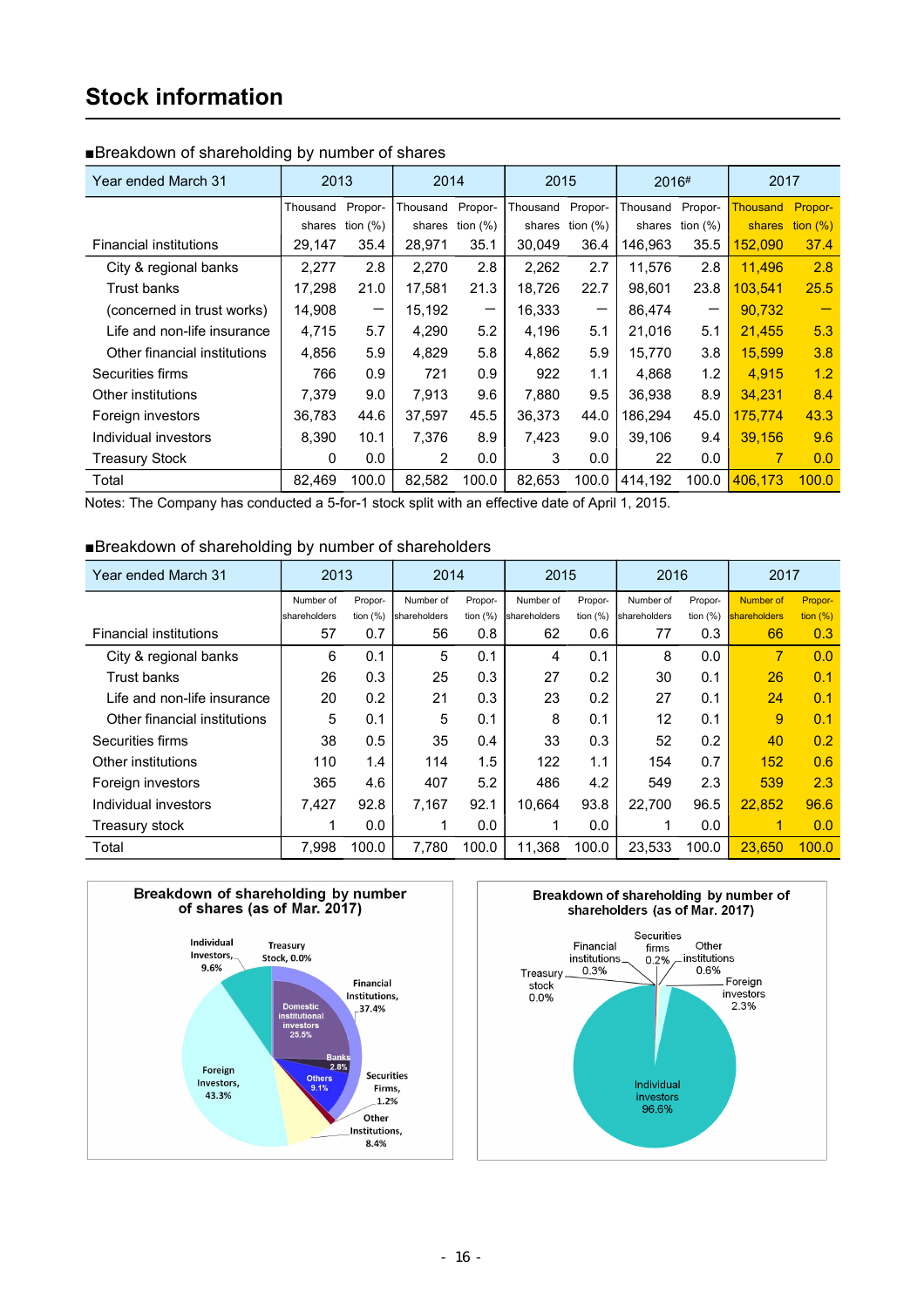### **Consolidated subsidiaries**

| 【Japan】                                                 |                                              |                          |                 | As of March 31,2017 |
|---------------------------------------------------------|----------------------------------------------|--------------------------|-----------------|---------------------|
| Company name                                            | <b>Main business</b>                         | Location                 | Paid-in capital | Equity owned        |
| Claire Co., Ltd.                                        | Cleaning of antidust and sterilized clothing | Japan                    | 90 million yen  | 100%                |
| Santen Business Services Co., Ltd.                      | Support of indirect operations               | Japan                    | 10 million yen  | 100%                |
| Santen Eye Care Co., Ltd.                               | Production and marketing of pharmaceuticals  | Japan                    | 10 million yen  | 100%                |
| [North America]                                         |                                              |                          |                 |                     |
| Company name                                            | <b>Main business</b>                         | Location                 | Paid-in capital | Equity owned        |
| $\sim$ $\sim$ $\sim$ $\sim$ $\sim$ $\sim$ $\sim$ $\sim$ | Holding company for North American           | $\cdots$ $\sim$ $\cdots$ | 24,784 thousand | $\lambda$           |

| Santen Holdings U.S. Inc.     | Holding company for North American<br>businesses and business development | U.S.A. | 24,784 tribusand<br>US\$ | 100%       |
|-------------------------------|---------------------------------------------------------------------------|--------|--------------------------|------------|
|                               | Clinical development and business                                         | U.S.A. | 8.765 thousand           | $100\%$ #1 |
| Santen Inc.                   | development of pharmaceuticals                                            |        | US\$                     |            |
|                               | Development, production and marketing of                                  | U.S.A. | 10 thousand US\$         | $100\%$ #1 |
| Advanced Vision Science, Inc. | medical devices                                                           |        |                          |            |
| InnFocus, Inc.                | Development, production of devices for                                    | U.S.A. | 2 thousand US\$          | 100%       |
|                               | glaucoma                                                                  |        |                          |            |

### 【EMEA】

| Company name                                      | Main business                                                                | Location    | Paid-in capital               | Equity owned |
|---------------------------------------------------|------------------------------------------------------------------------------|-------------|-------------------------------|--------------|
| Santen Holdings EU B.V.                           | Holdings company for EMEA business<br>operation                              | Netherlands | 50 thousand euros             | 100%         |
| Santen Oy                                         | Clinical development, production and<br>marketing of pharmaceuticals         | Finland     | 20,000 thousand<br>euros      | 100% #2      |
| Santen S.A.S.                                     | Clinical development and marketing of<br>pharmaceuticals                     | France      | 1,976 thousand<br>euros       | 100% #2      |
| Santen GmbH                                       | Marketing of pharmaceuticals and business<br>development                     | Germany     | 25 thousand euros             | 100% #2      |
| SantenPharma AB                                   | Marketing support of pharmaceuticals                                         | Sweden      | 500 thousand SEK              | 100% #2      |
| Santen Switzerland SA                             | Headquarter of EMEA business, production<br>and marketing of pharmaceuticals | Switzerland | 2,000 thousand<br>Swiss franc | 100% #2      |
| Santen Italy S.r.l.                               | Marketing of pharmaceuticals                                                 | Italy       | 10 thousand euros             | 100% #2      |
| Santen UK Limited                                 | Marketing of pharmaceuticals                                                 | UK.         | 2,300 thousand<br>pounds      | 100% #2      |
| Santen Pharmaceutical Spain, S.L.                 | Marketing of pharmaceuticals                                                 | Spain       | 3 thousand euros              | 100% #2      |
| <b>SANTEN LIMITED LIABILITY</b><br><b>COMPANY</b> |                                                                              | Russia      | 10 thousand RUB               | 100% #2      |

### 【Asia】

| Company name                                                    | <b>Main business</b>                                                          | Location    | Paid-in capital                      | Equity owned         |
|-----------------------------------------------------------------|-------------------------------------------------------------------------------|-------------|--------------------------------------|----------------------|
| Santen Pharmaceutical (China) Co.,<br>Ltd.                      | Clinical development, production and<br>marketing of pharmaceuticals          | China       | 3,800 million yen                    | 100%                 |
| Santen Pharmaceutical Sales and<br>Marketing (Suzhou) Co., Ltd. | Marketing of pharmaceuticals                                                  | China       | 35,000 thousand<br><b>CNY</b>        | $100\%$ #3           |
| Chongqing Santen Kerui<br>Pharmaceutical Co., Ltd               | Production and marketing of pharmaceuticals                                   | China       | 200,000 thousand<br><b>CNY</b>       | 49% #4               |
| Santen Pharmaceutical Korea Co., Ltd.                           | Clinical development, import and marketing of<br>pharmaceuticals              | Korea       | 29,000,000<br>thousand won           | 100%                 |
| Taiwan Santen Pharmaceutical Co.,<br>Ltd.                       | Import and marketing of pharmaceuticals                                       | Taiwan      | 42,000 thousand<br>Taiwan dollars    | 100%                 |
| Santen India Private Limited                                    | Market research of pharmaceuticals                                            | India       | 48.500 thousand<br>India rupees      | 99.9%,<br>$0.1\%$ #1 |
| Santen Pharmaceutical Asia Pte. Ltd.                            | Headquarter of ASEAN business, production<br>and marketing of pharmaceuticals | Singapore   | 20,500 thousand<br>Singapore dollars | 100%                 |
| SANTEN (THAILAND) CO., LTD.                                     | Import and marketing of pharmaceuticals                                       | Thailand    | 100,000 thousand<br>Thai baht        | 100% #5              |
| SANTEN PHARMA MALAYSIA SDN.<br>BHD.                             | Import and marketing of pharmaceuticals                                       | Malaysia    | 4,000 thousand<br>Malaysian ringgit  | 100% #5              |
| SANTEN PHILIPPINES INC.                                         | Import and marketing of pharmaceuticals                                       | Philippines | 43,308 thousand<br>Philippine peso   | 100% #5              |
| SANTEN PHARMACEUTICAL (HONG<br><b>KONG) LIMITED</b>             | Import and marketing of pharmaceuticals                                       | Hong Kong   | 600 thousand HKD                     | 100% #5              |

#1 Indirect investment through Santen Holdings U.S. Inc.

#2 Indirect investment through Santen Holdings EU B.V.

#3 Indirect investment through Santen Pharmaceutical (China) Co., Ltd.

#4 Indirect investment through Santen Pharmaceutical (China) Co., Ltd., Chongqing Kerui Pharmaceutical (Group) Co., Ltd. hold 51% of share.

#5 Indirect investment through Santen Pharmaceutical Asia Pte. Ltd.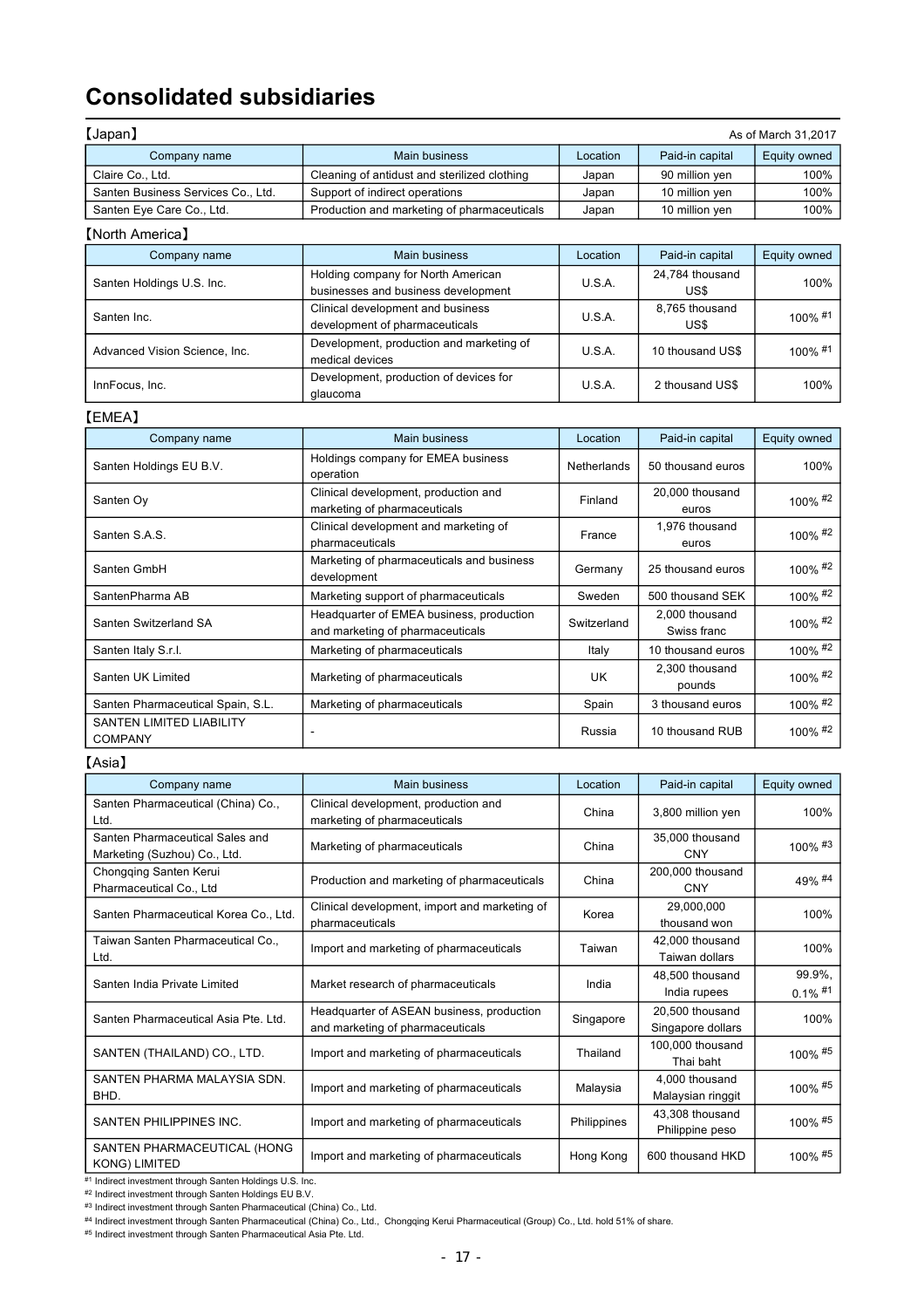### **News releases during April 2016-March 2017**

For details, please refer to our Website (http://www.santen.com).

#### **2016**

#### **18-Apr Santen Donates to Kumamoto Earthquake Relief Efforts**

- **11-May Santen Provides Update on EU Marketing Authorization Application for DE-109 (Sirolimus)** Santen announced that it plans to withdraw and later resubmit its Marketing Authorization Application (MAA) to the European Medicines Agency (EMA) for the use of DE-109 as a treatment of patients with chronic noninfectious uveitis of the posterior segment (NIU-PS) in the European Union.
- **19-Jul Santen to Acquire InnFocus, Developer of "MicroShunt" Glaucoma Implant Device** Santen Pharmaceutical Co., Ltd. and InnFocus, Inc. (hereinafter, "InnFocus") announced that the two companies have entered into a definitive agreement under which Santen will acquire privately held InnFocus, developer of the InnFocus MicroShunt® (hereinafter, "MicroShunt") glaucoma implant device. InnFocus is developing the MicroShunt implant to lower and sustain intraocular pressure (IOP) for the treatment of primary open-angle glaucoma (mild to severe stage disease). The MicroShunt has shown significant and sustainable lowering of IOP when used alone or in combination with cataract surgery in clinical trials outside of the U.S. Late stage clinical studies are underway in the U.S. and Europe in advance of PMA (Pre-Market Approval) application to the U.S. Food and Drug Administration (FDA) planned in the near future. The MicroShunt has received CE Mark in Europe.
- **2-Aug Santen to Grant Subscription Rights to New Shares as Stock Options for Stock-Linked Remuneration**
- **3-Aug Santen and University College London to collaborate on ophthalmic research and education** Santen and University College London announced that we have signed a Memorandum of Understanding (hereinafter, "MoU") to collaborate on ophthalmic research and education. As part of collaboration, Santen will conduct research programs with scientists in the UCL Institute of Ophthalmology, and provide PhD candidates with important funding support. The collaboration provides a framework for both parties to work together on ophthalmic research, and translate the research into therapies that can meet unmet medical needs. The framework will also pave the way for both parties to collaborate on capability and talent development in various fields of ophthalmology.
- **22-Aug Santen Completes Acquisition of InnFocus, Developer of "MicroShunt" Glaucoma Implant Device** Santen announced that it has completed the acquisition of InnFocus, Inc., developer of the InnFocus MicroShunt®, on August 19, 2016, Eastern Time, U.S. As originally announced on July 19, 2016, the acquisition price included an upfront payment of USD 225 million and future performance-based consideration upon achievement of certain development, regulatory and commercial milestones.
- **30-Aug Santen Announces the Completion of Establishment Procedures for Chongqing Santen Kerui Pharmaceutical Co., Ltd.**

Santen announced that Santen and Chongqing Kerui Pharmaceutical (Group) Co., Ltd. (Chongqing, China) have established a prescription ophthalmic joint venture as part of a collaboration between the companies originally announced in March 22, 2016. Santen is working to realize its long-term strategic vision through 2020, which is to become a "specialized pharmaceutical company with a global presence." Santen China and Kerui are involved in a strategic collaboration aiming to provide the highest-quality ophthalmic products at a reasonable price to the most patients possible in China. The new joint venture has been established in the city of Chongqing, one of China's four direct-controlled municipalities. The joint venture is established as a consolidated subsidiary of Santen.

#### **1-Sep Notice on Details of Subscription Rights to New Shares (Stock Options for Stock-Linked Remuneration)**

#### **12-Sep Santen Announces Repurchase of Own Shares**

Santen announced that its Board of Directors has adopted a plan to repurchase its own shares up to 8,284,000 shares (2.0% of the total number of shares outstanding (excluding treasury shares)) or 13 billion yen in accordance with Article 156 of the Companies Act (Japan), as applied pursuant to Article 165, paragraph 3.

#### **3-Oct Santen Announces Status of Repurchase of Own Shares**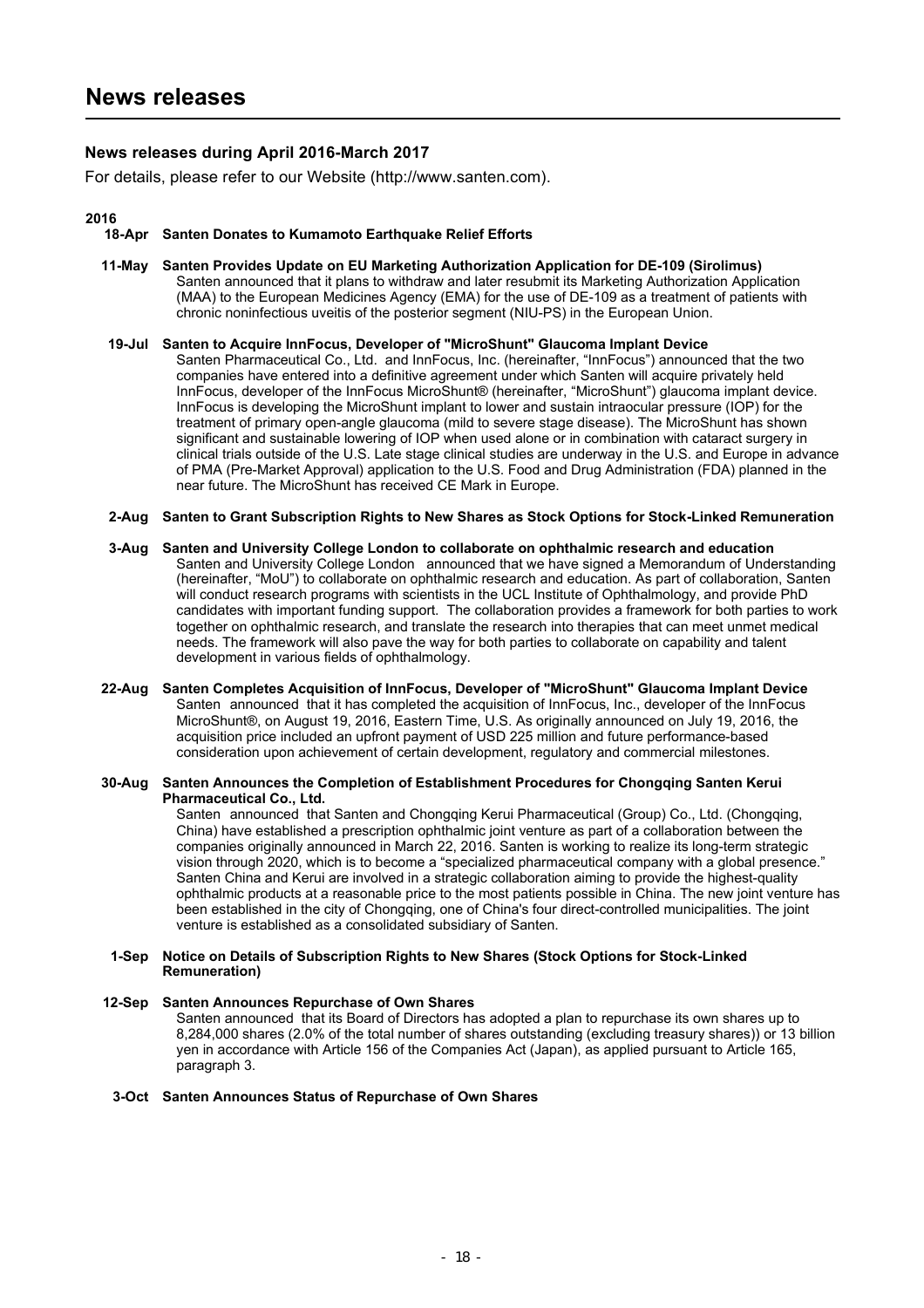#### **2016**

#### **6-Oct Santen, RIKEN and FBRI Announce Research Collaboration to Develop New Retinal Disease Treatments**

Santen,RIKEN, and the Foundation for Biomedical Research and Innovation ("FBRI") announce the initiation of a research collaboration to identify new drug candidates for photoreceptor degenerative disease including retinitis pigmentosa1 and age-related macular degeneration2 using iPS cell-derived retinal cells.

#### **1-Nov Santen Announces Status of Repurchase of Own Shares**

#### **2-Nov Santen Reports the 2nd Quarter Fiscal 2016 Consolidated Performance**

#### **24-Nov Santen Announces Completion of Share Repurchase Program**

Santen announced completion of a program of repurchasing its own shares as stated below. The repurchase was implemented in accordance with Article 156 of the Companies Act (Japan), as applied pursuant to Article 165, paragraph 3.

#### **28-Nov Santen Announces Phase III SAKURA Program Topline Results in Patients with Non-Infectious Uveitis of the Posterior Segment**

Santen announced the topline results of its SAKURA (Sirolimus study Assessing double-masKed Uveitis tReAtment) largest global clinical development program designed to confirm the efficacy, safety, and optimal dose between three active doses of sirolimus intravitreal injection as monotherapy for patients with non-infectious uveitis of the posterior segment. The SAKURA Program met its objective, demonstrating that 440 ug sirolimus injection (development code: DE-109) can effectively and safely reduce intraocular inflammation (as measured by vitreous haze). Based on the totality of the data from the SAKURA Program, Santen plans to file a New Drug Application (NDA) to the U.S. Food and Drug Administration (FDA).

#### **14-Dec Notice of Cancellation of Treasury Shares**

Santen hereby announces that it has resolved at the Board of Directors meeting held on December 14, 2016 to cancel 8,300,000 treasury shares (the ratio against total number of the outstanding shares before the Cancellation: 2.00%) , in accordance with Article 178 of the Companies Act (Japan). The treasury shares to be canceled by the Company were acquired by repurchases of own shares in accordance with the resolution passed at the Board of Directors meeting held on September 12, 2016 and further described in the Company's announcement on the same day. This cancellation of treasury shares includes those acquired by the share repurchase.

#### **16-Dec Notice of Change in Significant Shareholder**

- **2017 21-Feb Santen to Cosponsor "Light Up in Green" Campaign during World Glaucoma Week from March 12 to 18, 2017**
	- **16-Mar Santen and Japan Blind Football Association (JBFA) Enter Partnership**